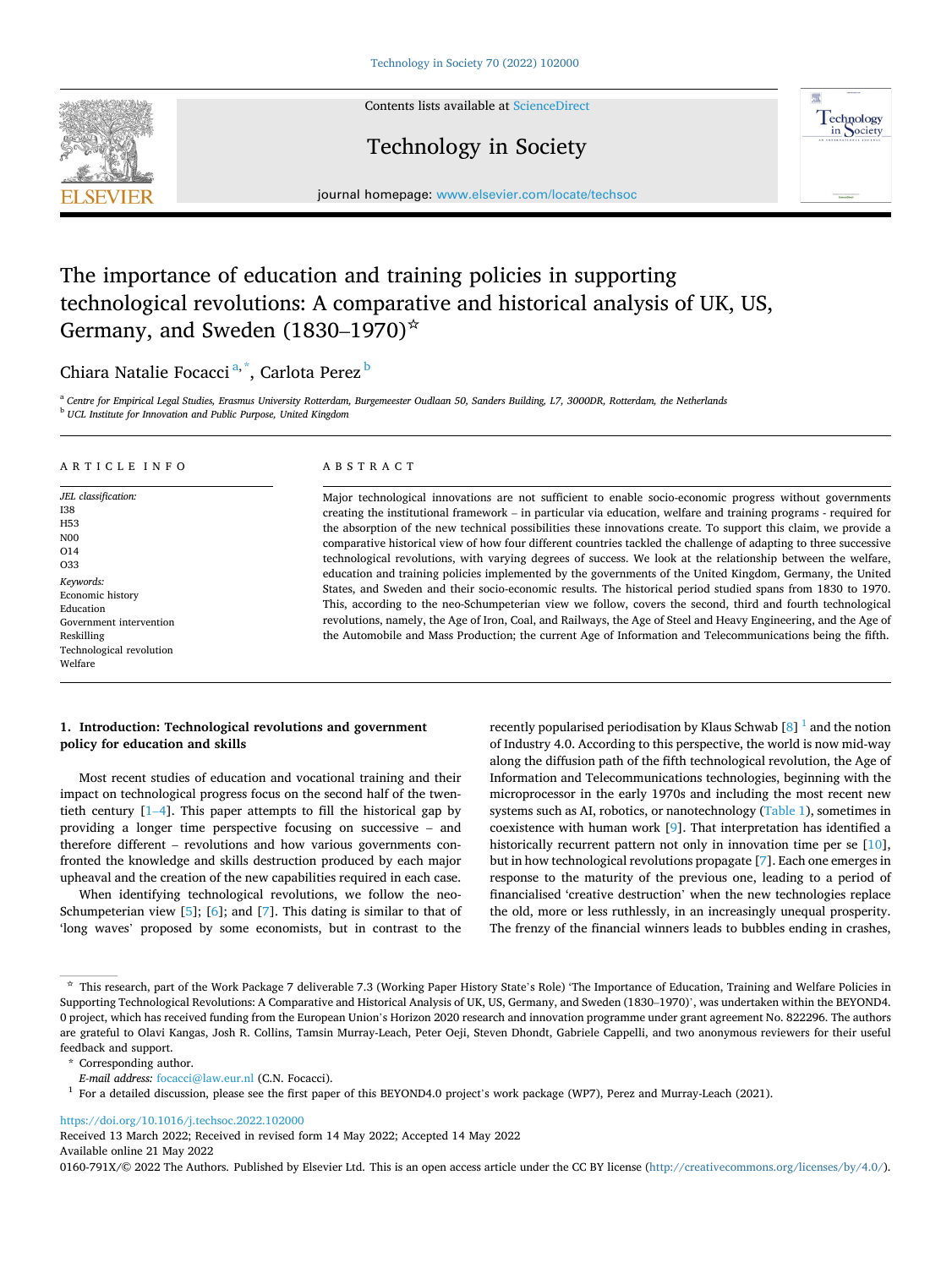<span id="page-1-0"></span>followed by recessionary periods. The ills underlying the previous prosperity are then revealed and explode in resentment, revolts and populism. It is this disruption of the peace that serves as an alarm call to set up policies that will overcome the main ills of the earlier period. This is also in line with the argument by Kanger and Sillak [[11\]](#page-11-0) that 'meta-regimes' follow specific patterns. The subsequent 'golden age' unleashed by such policies is the time when governments shape the direction of the technologies, trying to spread the benefits of the new productivity potential across society. The whole process, from the initial radical innovations of the revolution until its last technology systems reach maturity, exhausting their potential for further productivity gains, new products and market growth, can be called a 'great surge of development', or simply a 'surge'. This is defined by Perez [[7](#page-11-0)] as 'the process by which a technological revolution and its paradigm propagate across the economy, leading to structural changes in production, distribution, communication and consumption as well as to profound and qualitative changes in society'.

The reason why such revolutions deserve the name is their transformational power in terms not only of new technologies and leading industries, but also in the new forms of organisation, lifestyles, and something even more consequential –a change of techno-economic paradigm [\[12](#page-11-0)] and [\[7\]](#page-11-0). Essentially, it is a new and different common sense for best practice, influencing the direction of investment and innovation. Such a shift involves a massive change in the required skills throughout the surge.

Thus, one of the main features of each revolution is a combination of jobs and skills destruction and creation. As put by Su et al. [[13\]](#page-11-0); 'the labor market can serve as a leading indicator for innovation and development'. The higher levels of productivity in the new industries, by definition, require less workers and different skills, sometimes lower, sometimes higher. The second technological revolution, the Age of Iron, Coal, and Railways, for instance, required, on the one hand, unskilled workers and children to serve the machines in the textile factories, displacing the remaining piece work artisans of traditional textile production; and, on the other, skilled workers such as iron smelter handlers, railroad specialists, telegraph operators, and accountants, on the other. The Age of Heavy Engineering, or third technological revolution, required truly skilled, highly educated workers in heavy engineering industries, as well as many others for simplified posts, soon to be redesigned with the time and motion studies developed by Frederick Winslow Taylor in the late 1890s and published in his 1911 book *The Principles of Scientific Management* [\[14](#page-11-0)], later to be simply called Taylorism. Something similar is happening in the current fifth revolution, with the demand for very highly skilled personnel for the highly technical coding and management jobs and the radical deskilling or outright elimination of many other jobs. In between them, the fourth revolution, or the Age of the Automobile and Mass Production, was characterised, in contrast, by the massive deskilling of the labour force, due to the Fordist assembly line, introduced by Ford in 1913, but also by the multiplication of innovative engineering fields to design the processes, supervise the workers and manage the growing non-assembly industries such as

electricity and chemicals. Whatever the case, in each technological revolution there is a major uprooting of people, a disruption of communities and a separation of winners from losers in capabilities, territories, and welfare conditions [\[6\]](#page-11-0).

At the same time, each revolution leads to a shift in lifestyles creating new needs and new demands, some of which are fulfilled with the new technologies, others with the revival of old skills, many with low productivity work. They are a central feature of the successive golden ages, such as the urban lives of the Victorian Boom the cosmopolitan lives of the Belle Epoque and the suburban lives in the Post-war boom. These changes accompany and result from the government policies that give direction to the revolutions in the aftermath of the midway recessions. They create many of the replacement jobs and the supplementary demand that will lead to a period of widespread prosperity and greater – perhaps full – employment [\[15](#page-11-0)].

According to that interpretation, the post-Covid19-pandemic world faces a major transformative moment, when massive institutional innovation will be required to change the playing field by proactively giving direction to the now well-known technologies. Not only is there an economic reconstruction, due to the many sectors that were affected, but the pandemic revealed the social inequality, the precarious working conditions of many as well as the lack of production resilience, from the pattern of globalisation. The re-directionality has historically involved policy innovations that reduce the social tensions generated by the 'creative destruction' nature of the first half of the diffusion process. Among them, adequate and subsidised education and training policies occupy an important place, together with welfare measures.

Our paper focuses on the education and training (and re-skilling) policies applied in the past 150 years, responding to successive technological revolutions, and touches upon welfare when appropriate and related. It draws on the experience of four countries, chosen for specific reasons. Firstly, it focuses on the UK, because it was the leader, or the prime mover of capitalist development, and core of the first two revolutions and therefore set the precedents for the economic absorption and shaping of major technical change. Secondly, it focuses on the US and Germany because they went from being followers, after Britain, to forging ahead by using a range of government policies from protection and subsidies to massive and specialised education. Finally, it focuses on Sweden, because it became an early follower in the third revolution and, by the fourth revolution, had become a pioneer in issues of welfare and worker training and education. In particular, this paper will follow each of the chosen countries – UK, Germany, US and Sweden – looking at the involvement of government in education, training, and welfare.

A foretaste of the comparisons is provided by [Table 2,](#page-2-0) which shows the levels of basic literacy in each of the countries studied at the beginning of the 'golden ages' of each period. Even though Britain was already the industrial leader in 1850 (a year before the famous Great Exhibition), its level of literacy was lower than that of the other three countries studied, which accelerated their pace, intensifying education and training, counting on basic education.

Each of these results reflects public decisions and helps to bring

|  |  |  |  | Five successive technological revolutions, 1770s-2000s. |
|--|--|--|--|---------------------------------------------------------|
|--|--|--|--|---------------------------------------------------------|

| Technological<br>revolution (surge) | Popular name for the period         | Core country or countries                    | Big bang initiating the revolution             | Year |
|-------------------------------------|-------------------------------------|----------------------------------------------|------------------------------------------------|------|
| <b>FIRST</b>                        | The 'Industrial Revolution'         | Britain                                      | Arkwright's mill opens in Cromford             | 1771 |
| <b>SECOND</b>                       | Age of Steam and Railways           | Britain (spreading to Continent and USA)     | Test of the 'Rocket' steam engine for the      | 1829 |
|                                     |                                     |                                              | Liverpool-Manchester railway                   |      |
| <b>THIRD</b>                        | Age of Steel, Electricity and Heavy | USA and Germany forging ahead and overtaking | The Carnegie Bessemer steel plant opens in     | 1875 |
|                                     | Engineering                         | Britain                                      | Pittsburgh, Pennsylvania                       |      |
| <b>FOURTH</b>                       | Age of Oil, the Automobile and Mass | USA (with Germany at first vying for world   | First Model-T comes out of the Ford plant in   | 1908 |
|                                     | Production                          | leadership), later spreading to Europe       | Detroit, Michigan                              |      |
| <b>FIFTH</b>                        | Age of Information and              | USA (spreading to Europe and Asia)           | The Intel microprocessor is announced in Santa | 1971 |
|                                     | Telecommunications                  |                                              | Clara, California                              |      |

*Source*: Perez [\[7](#page-11-0)] Table 2.1, p. 11.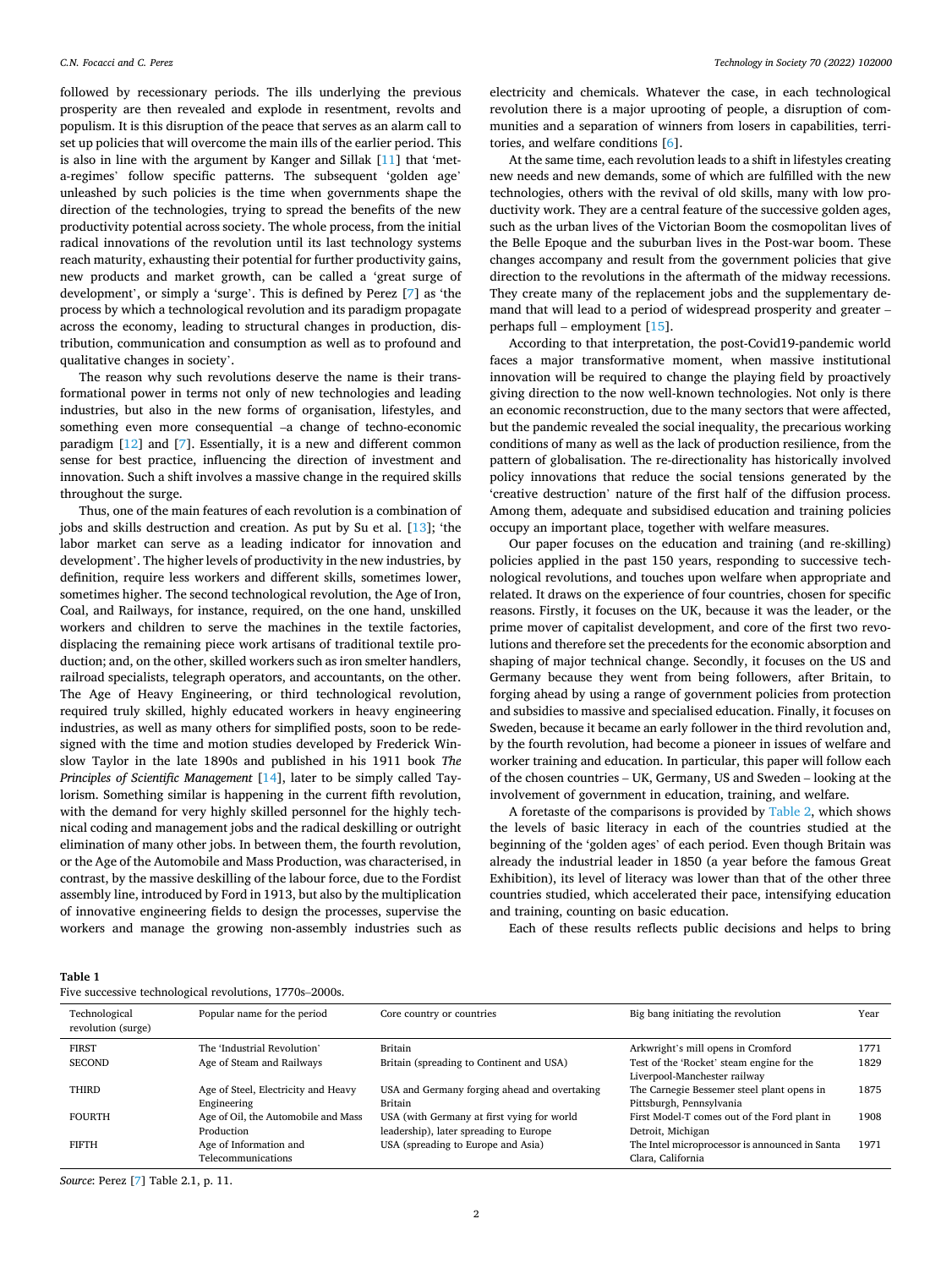#### <span id="page-2-0"></span>**Table 2**

Literacy rates for UK, Germany, US, Sweden (1850–1950).

| Country | 1850 Start of<br>Victorian boom<br>in UK | 1900 Start of Belle<br>Epoque in Europe<br>Progressive Era US | 1950 Start of Post-War<br>boom US and gradually<br>also Europe |
|---------|------------------------------------------|---------------------------------------------------------------|----------------------------------------------------------------|
| UK      | 61.3                                     | 97                                                            | 100                                                            |
| Germany | 95                                       | 100                                                           | 100                                                            |
| US      | 78                                       | 89.3                                                          | 97.4                                                           |
| Sweden  | 90                                       | 100                                                           | 100                                                            |

Source: Steckel & Floud [[16\]](#page-11-0) (The characterisation of the dates is ours)

attention to different elements of the challenges facing governments today. Although it is not possible to make a single direct causal connection between educational interventions and the economic and social results, we can indeed note the recurring growth advantage of those countries where the government was more active in capability building. On this subject, Mazzucato and Kattel [\[17](#page-11-0)] recently showed the crucial role played by governments with extensive capabilities to learn and adapt in governing a crisis such as the current pandemic. This observation also reinforces the findings of a number of recent studies showing how better economic results can be achieved with better education [\[18,19](#page-11-0)], key to increase the capacity of systems to evolve.

The rest of the paper is structured as follows. Section 2 summarises the situation at the starting line of intense industrialisation, in the 1870s, when the Age of Steel and Heavy Engineering takes off. It aims to provide a comparative historical context across the four countries studied. At the time, Britain, as the industrial pioneer, had already experienced two technological revolutions whereas the other three were imitating and trying to catch up. In the subsequent four sections (Sections [3-6\)](#page-6-0), we shall trace the actions each state took from the 1870s in the education and training spheres and how they propelled or hindered their ongoing development during the successive technological revolutions. Section [6](#page-10-0)  concludes and considers the lessons from the historical analysis for today's challenges.

#### **2. The uneven alignment at the starting line (1830–1870)**

#### *2.1. The UK* — *the pioneering workshop of the world*

During the 2nd technological revolution, the Age of Coal, Iron, and Railways, the UK was still leading the way as the so-called 'workshop of the world', with the US and Germany determined to copy what made the island so successful. In 1820, the UK's GDP reached \$36 billion, against the \$26 and \$12 observed, respectively, in Germany and the US. GDP per capita was also much higher in the UK (\$1707) compared to Germany (\$1058) or the US (\$1257)  $[20]$  $[20]$ . The original network of canals of the first industrial revolution had been overtaken by new railway and telegraph networks, which connected all parts of the country efficiently and quickly.

It should be noted that, in contrast with France and Germany, there were no high-evel engineering education in Britain. Much of the design and work was performed by engineers who learned under renowned masters (often in Europe) rather than in universities. Some of them, like George Stephenson or Isambard Kingdom Brunel became as famous as current 'rock stars' [\[21,22](#page-11-0)]. As indicated by the Institution of Civil Engineers (ICE), founded in London in 1818, and granted Royal Charter in 1828, "civil engineering hadn't really become an official profession yet" though there was training in the army and navy. Equally, the Institution of Mechanical Engineers, created in 1847, became an institution for

sharing knowledge and experience among practitioners in the world of iron, steam engines and railways. $<sup>2</sup>$  Where Britain was clearly strong in</sup> terms of training higher engineering skills was in all that related to shipbuilding to provide the Navy [\[23](#page-11-0)–25]. Although the more complex tasks were performed in the public sector, a private shipbuilding industry grew at its side serving private trade and military procurement.

While private investment in railways and industry flourished, city government taxes (and federal funds given to the cities) contracted out the building of roads, gas lighting, sewers and other service infrastructures to enable the flourishing of firms. In parallel, the 1846 repeal of the Corn Laws – the hated protective tariffs on cereals that made bread expensive – led the landowning aristocrats to shift to more lucrative crops or to collaborate with the financiers: so that political power gradually fused with financial capital and its interests [[26\]](#page-11-0). Investment was also encouraged by the growing banking networks, which facilitated payments and access to credit everywhere. The UK's superiority was supported on the education of its leadership, thanks to the universities of Oxford and Cambridge, which offered highly specialised and quality education to the aristocracy, the members of the church, the leaders of the government and the higher-class military. On the other hand, through the East India Company, the British learned the Chinese tradition of 'professionalising' the civil service and gradually implemented the meritocratic principle in its selection system [\[27](#page-11-0)]. Unfortunately, while this was sufficient to let the prevailing industries of the second revolution thrive, it was not revolutionary enough, nor did it count on the appropriate higher education, to keep up with what proactive latecomers were able to do with the science-based, heavy engineering, possibilities of the following technological revolution.

## *2.2. The US* — *unifying the country with war and law in the Age of Coal, iron and railways*

While the UK was prospering in the Victorian Boom of the second revolution, the US was still a developing country, sharply divided internally. The South was aristocratic, strongly connected to the UK through its exports of cotton and tobacco and preferring to import its industrial products in exchange. It was very different from the still relatively 'wild' West characterised by pioneering farmers. Yet they both coincided in opposing the protectionist Northeast, determined to industrialise, using tariff protection to keep prices high and confronting the British industrial and financial domination in the world market. In this purpose it was clear from early on that education and training would play an important role.

As could be expected, given its clear industrial orientation, the pioneer in guaranteeing mass education had been one of the North-Eastern states. As early as 1837 the Secretary of Education in Massachusetts inaugurated state-wide professional teachers. In 1852 the state passed the first universal public education law recognising the government's role in providing education for agricultural and industrial purposes. The example was later followed by other Northern states. This was reinforced by Lincoln, in 1862, granting federal lands to the states, with the express purpose of funding research and endowing higher education in the technical areas, from agriculture to industry, a focus that contrasted with the British tradition of liberal arts. That was the origin of the so-called Land-Grant universities of which the Massachusetts Institute of Technology (MIT) was one of the first. In 1869, again it was also Massachusetts that created the National Society for the Promotion of Industrial Education to prepare 'all men, women, and children' for a new type of instruction so as to avoid having American manufacturers

<sup>&</sup>lt;sup>2</sup> The term 'engineer' in earlier centuries was applied to those who operated catapults or other military equipment and later to those who designed such equipment. The expression 'civil engineering' was then a way to distinguish designers of non-military equipment. Although the term was also used for those who operated steam engines on trains.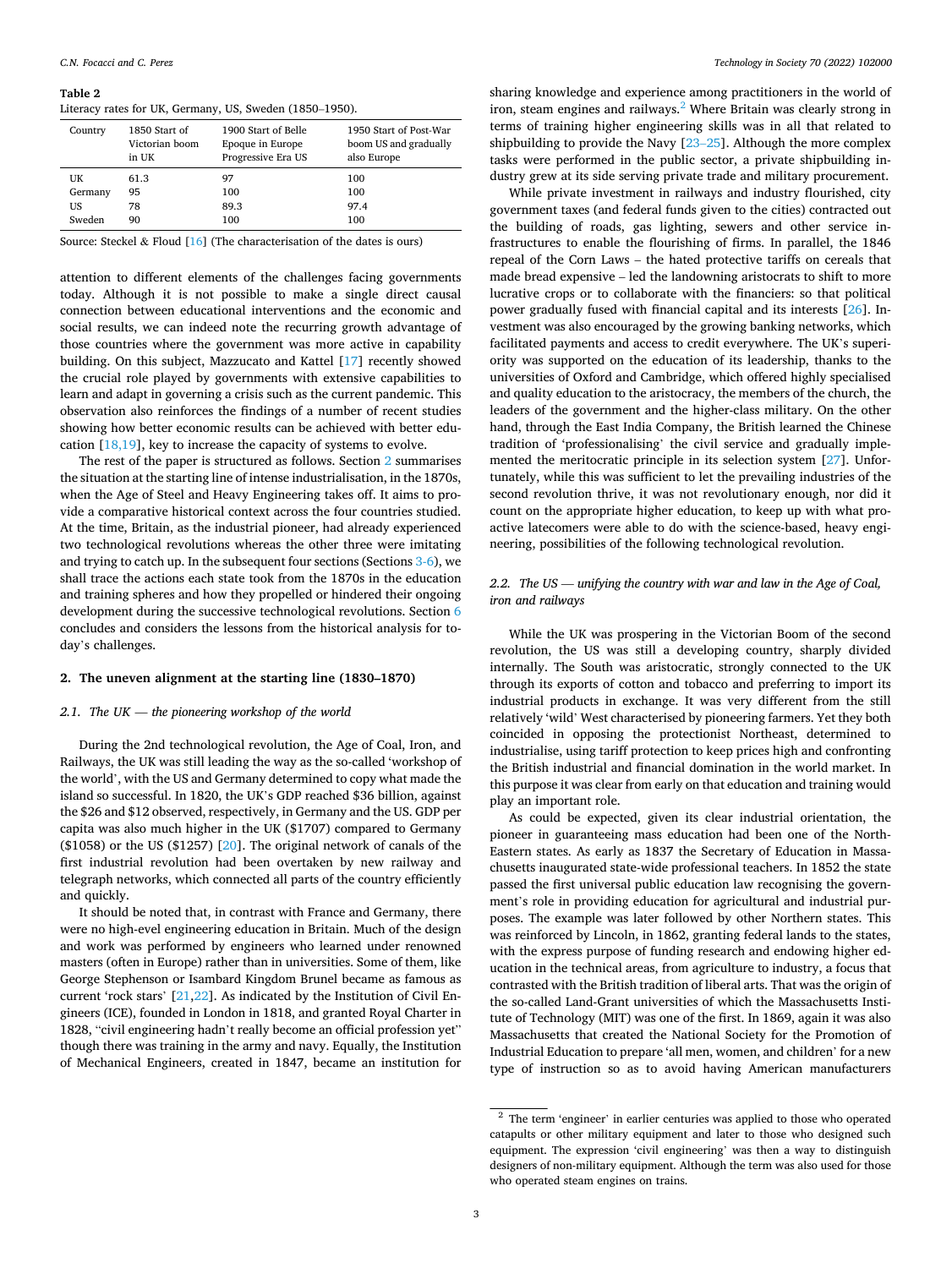'competing disadvantageously with those of Europe' [\[28](#page-11-0)]. Other states and the federal government were gradually to follow suit. This was in parallel to the emergence of scientific curricula at military academies such as New York's West Academy, where colonel Thayer (1817–1833), had been one of the first ones to introduce studies of civil engineering [[29\]](#page-11-0), making military graduates responsible for dams, dykes, and the first railways all over the country.

While British industry saw itself as the unquestionable factory of the world, American manufacturers felt the pressure of competition and were determined to learn and surpass. The frequent international exhibitions, in Europe or America, helped both industrialists and government to see the technological frontier and to acknowledge the role of industrial education in benefitting employment and the growth of the economy. Yet, the North American powerhouse only managed to transform its entrepreneurial attitude into national leadership in 1865, when the Civil War achieved political union. In 1869, the railways coming from the East and the West finally joined, guaranteeing the physical union as well. Ironically, it was mainly British capital that funded much of the railroads, which served to unify the national market and help the US forge ahead. The boom that followed, similar to one in Germany, collapsed in 1873. But, in the US case, the recession did not lead to loss of confidence in the unfettered free market, especially because government promoted competition inside the country while it guaranteed protection against imports and, soon also, technical education.

## *2.3. Germany* — *a taste of free markets without abandoning the learning tradition*

During the 2nd technological revolution, Germany was not yet a state, but a loose federation of states otherwise known as *Deutscher Bund.*  In 1834, Prussia had led the formation of a customs union –the Zollverein – among the many German-speaking states, which only became a tighter Confederation in 1867. But such loose agreements lacked the necessary territorial stability to develop economically and technologically. It was in 1871, after the victory in the Franco- Prussian war, when the Empire was created following the unification of the country by Bismark, that businessmen founded the Deutsche Bank and introduced what were very lax joint-stock laws. From then on, funded by the war reparations, the push to imitate 'Manchester capitalism' (the term used for British style free-market competition) flourished and soon became an investment bubble. The boom ended in a major crash. The prolonged recessions that followed ended up questioning the superiority of the free market and moved Germany into so-called 'coordinated capitalism' [[30\]](#page-11-0), involving collaboration of banks and industry, state intervention and promotion of cooperation, later including cartels, and also farmer associations, worker organisations and so on, across the economy and society.

Due to the Prussian determination to claim political and intellectual leadership –be it for 'mercantilist impulse, […] military power, or incorporation of new people and territories' [[31\]](#page-11-0)– there had been a strong and active tradition of giving importance to science, technical skills, and education in general. Education for children aged up to 14 had been obligatory, municipally funded, and free for poor citizens in the state since 1763. As early as 1821, Prussia already had its first technical school in Berlin, while in 1825 the first Institute of Technology in Karlsruhe was established, inspired by the Parisian Ecole Polytechnique., In parallel, research laboratories emerged everywhere during the 1830s [[32\]](#page-11-0). Soon after, the foundation of the Association of German engineers in 1856 paved the way for an education with direct contact with the industrial world. Both scholars and the government acknowledged the advantages of promoting a scientific approach in education —including the teaching of courses such as mathematics, geometry, modelling, and the natural sciences at the simplest industrial *Handwerkerschulen*— 'to create a new and more attractive career path for the [ …] middle class' [[33\]](#page-11-0). Investment in technical education grew in

harmony with the increase in demand for technical professions, such as engineers. This was also in line with Prussia's intentions to dispose of excellent engineers as civil servants [[34\]](#page-11-0). Contrary to the UK, it was the states who owned mineral rights in Germany. This meant, on the one hand, that private entrepreneurs were required to obtain permission to exploit them, as well as had to be supervised; and on the other hand, that the earliest engineering schools had to be mining academies. In general, the number of engineers with a higher technical education in the German territory grew from 166 in 1835 to 11,856 in 1870 [[35\]](#page-11-0). Once unified under Prussian leadership, this emphasis on human capital put Germany in a good position to, first, copy existing British technologies, and, later, once having 'caught up', to forge ahead in science, technology, and engineering.

#### *2.4. Sweden* – *looking ahead from rural beginnings*

Inspired by Germany, the government of Sweden began taking measures from the mid-19th century to transform its basically rural economy into an industrialised one. It supported and collaborated with all providers of technical instruction in order 'to push the professional interests of engineers —and other technical figures— in the society further forward' [[36\]](#page-11-0).

First, school building was encouraged everywhere in the country. The 1842 Elementary School Act in the region of Sundsvall, for instance, required for each school district to establish at least one permanent school 'either alone or in cooperation with another parish' [\[37](#page-11-0)]. These were accessible to everyone and funded either through taxation in money and in kind or loans from individuals and banks. Second, a 'systematized' technical education was in place as early as the late 18th century [\[38](#page-11-0)]. In 1827 the KTH Technological Institute was established in Stockholm, with the introduction in the 1830s of numerous engineering courses —such as topography and road construction— in higher education. As a result of both public and private initiatives, in the 1860s students could study engineering already at the upper secondary level schools or start apprenticeships in private institutions such as the school of the Swedish Handicraft Association, opened in 1845. In contrast with the UK, in Sweden 'the fear of a shortage of engineers with adequate competences resulted in increased demands for alternative educational pathways and reformed programs in lower education'. Technical education was to be provided one way or the other.

According to Gerschenkron [\[39](#page-11-0)]; initial economic backwardness can result in more rapid rates of growth later on, due to the fact that latecomers are able to exploit technological advances, be it machinery, production methods, or lifestyles, without needing to destroy industries with obsolete techno-economic paradigms. The UK was undoubtedly leading the way in the Age of Iron, Coal, and Railways. However, the advantages of the latecomers emerged quickly when the second surge reached maturity and Germany, the US, and soon Sweden, caught up. In the sections below, we show that the culture of education, installed and developed in those countries, together with the appropriate welfare measures, played a significant role in confirming, or rather accelerating, such a turn of events.

These four countries then faced the 2nd technological revolution from very different starting points. The UK as the leader and most advanced, the other three beginning to catch up. The following sections will look at each of them in turn, seeing how their attitude and actions in relation to education and training before the 1870s, and then facing the third and fourth revolutions (from 1870 to 1970) determined their socio-economic results. The UK and education as a means of control.

## *2.5. 2nd surge 1830*–*1870* — *becoming the workshop of the world with apprenticeships*

Following the 1st surge, or First Industrial Revolution beginning in 1771 with the emergence of the first machines and factories, the 1825 repeal of the Bubble Act, which finally allowed joint-stock companies in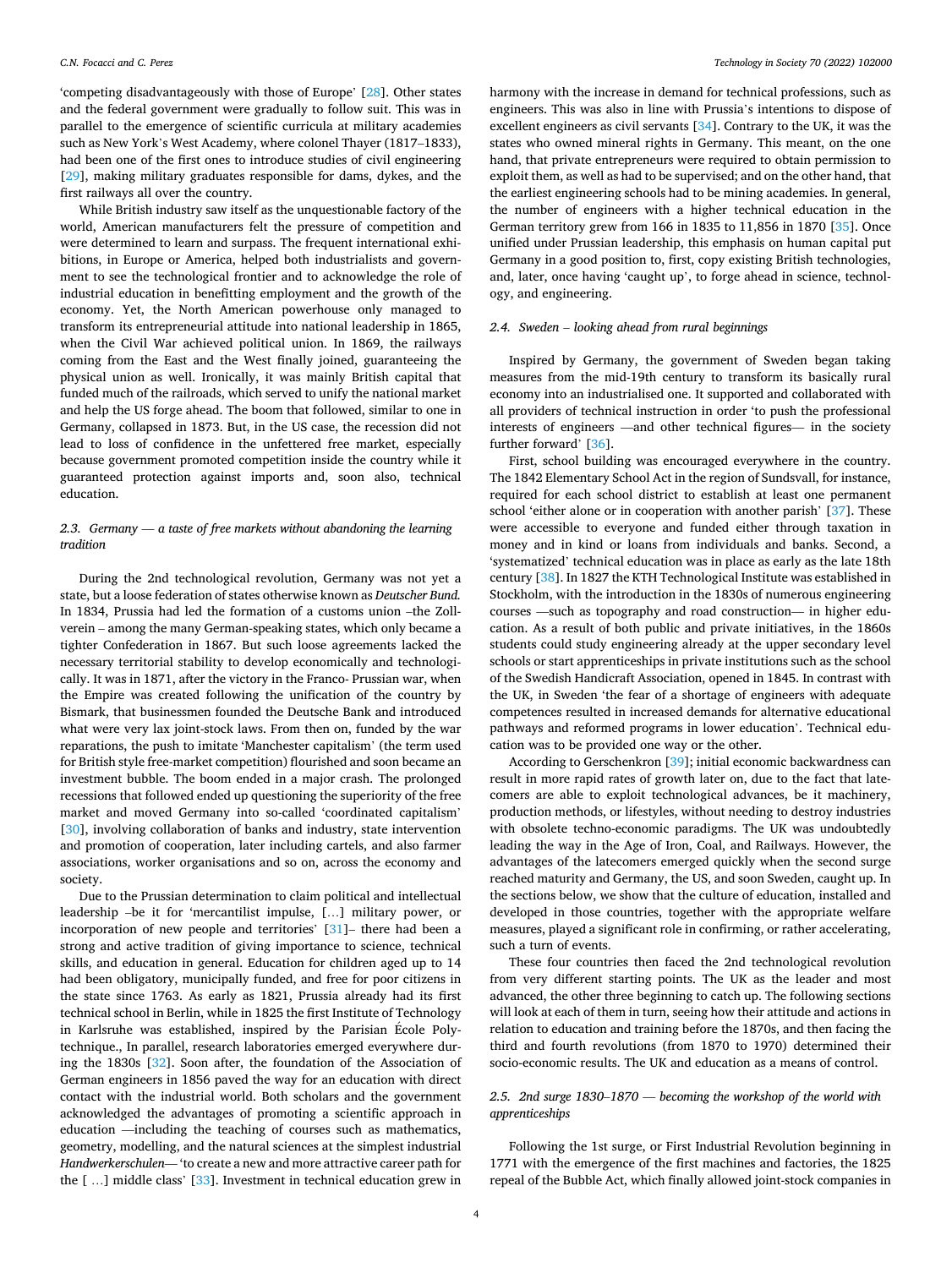manufacturing, retail, and trade, and the 1830 opening of the Liverpool-Manchester railway line promoted by the mechanised cotton industries of the North-West, meant that the way was open for the second technological revolution in Britain. Railway networks became national, the telegraph overcame distance, and the population in the cities grew exponentially around the new manufacturing, driving the construction industry. Although the growth rates of just over 2% during the Victorian boom, between 1850 and 1870, were not very impressive, compared to those of other countries in similar golden ages, they were the highest at the time. But the underlying transformation can be seen in the changing sectoral shares. Agriculture decreased from 22.1% of GDP in 1841 to 14% in 1871. It was, of course, industry and services (including railways) that were taking over [[40\]](#page-11-0).

The major changes of the second technological revolution were undoubtedly political. The Reform Act of 1832 pushed by the Whigs, a political party that opposed absolute monarchy in favour of constitutional monarchism, reduced the political power of the aristocracy increasing the voting population by 50%. The political transformation culminated with the Repeal of the Corn Laws in 1846 —which put an end to landowners' tariff protection— and with the creation of the Liberal Party in 1859.

The beginning of the railway age in 1829, with 'Rocket' steam engine test for the Liverpool-Manchester railway, can also be seen as a shift in political ideology, from what was still a mercantilist parliamentary democracy led by the aristocrats and the imperial merchants, to a liberal free market economy increasingly led by the financiers and the industrialists. In 1834 the Poor Laws, as mentioned above, obliged individuals to sell their work in the market or go to the workhouses, so that, following a new capitalist ideology [[41\]](#page-11-0), education merely became 'an agency of social control' [\[42\]](#page-11-0). Thus, while politics modernised, the labour force was progressively deskilled. Where industrial, or technical, education was provided —especially at the end of the 1830s to educate children in the workhouses and in the 1841–52 with the School Sites Acts— this was to 'produce a level of education of practical use in the workplace' [[43\]](#page-11-0). On the one hand, the new machines made work simple enough not to require specialised training or high levels of technical education. On the other hand, where specific skills where needed – including for manufacturing railway equipment, driving the trains, and managing the service – these were provided privately by the railway companies. At the end of the period, the 1870 Elementary Education Act did not make education free or compulsory, reflecting the government's lack of understanding of the importance of investment in human capital [[44\]](#page-11-0). The 'strong emphasis on social control' typical of the early British education system [\[45](#page-11-0)] would lay the foundations for an elitist type of formation, later reflected in the routes shaped by Oxford and Cambridge [[46\]](#page-11-0).

During the 2nd technological revolution, a man was considered skilled if he, 'whether apprenticed or not, was capable of earning his livelihood at it and had become a competent workman' [[44\]](#page-11-0). The concept of skill in the UK was more about character and behaviour and not necessarily related to education as such. So, the government was still reluctant to take on the necessary responsibilities to modernise and structure education in an innovative manner. In-house apprenticeships were inherited as a regularised practice from the Middle Ages: being the only means to give men the right to work in a particular trade, or guild, they were recognised as a proper institution. At this time, however, the British government was not yet actively committed to the provision of education, as education was still associated with religion. Competition and poaching of trainees only became an issue, with the much higher skills required in the following technological revolution. With industrialisation, the repetitive activity of assembling finished machine components became more and more common in British firms, so that not even apprenticeships, originally thought to increase workers' skills, were considered essential anymore [\[44](#page-11-0)]. In fact, many of the mills, especially textile, were handled by children.

The presence of rigid institutions strengthened by the governing

elites' lack of social openness towards new technical figures [\[47](#page-12-0)] safeguarded an obsolete system of production —based on learning-by-doing and non-scientific methods [\[48](#page-12-0)] which was sufficient for its success in the Victorian boom. The expression 'tinkerers' is often used to refer to the engineers and innovators of the time. When the shift from simple manufacturing and machine-tending to science-based industry in the Age of Heavy Engineering occurred, Britain was not ready and inevitably lost its leadership position to highly educated competitors.

#### *2.6. 3rd surge 1870*–*1914* — *deskilling and technical education foretaste*

In parallel with the bicycle and the typewriter allowing individuals to gain contact with the technical world in practical terms, the new cosmopolitan culture of theatre and journalism was accompanied by an industrialisation process based on cheap steel, electricity, and engineering. In 1907, the distribution of employment still showed manufacturing with a relative dominance (33.5%), followed by agriculture, which remained at 22.2%, the rest being transport, mining, finance and services. But, most importantly, within manufacturing, only 6.9% were in metals and 2.8% in chemicals. The majority were still in the industries mechanised in the second surge: textiles (38.6%) and food, drink and tobacco (8.8%) [\[49](#page-12-0),[50\]](#page-12-0). Meanwhile, the US and Germany were racing ahead in the metallurgical, electrical and chemical industries, and producing the required scientists, engineers and technically trained workers. As could be expected, then, British productivity also remained comparatively low. It is estimated that in 1909 an American engineer was almost twice as productive as a British one [\[49](#page-12-0), [50\]](#page-12-0).

Regarding worker welfare, it is interesting to note that, in this period, several Quaker companies, among them Barclays and Rowntree, provided what was called 'welfare capitalism' [[51\]](#page-12-0). It included housing, education, and childcare. This was in line with the Quaker idea that 'once it is impossible for a family to own their immediate means of production, the owners of such means have various ethical obligations to their workers' [\[51](#page-12-0)].

By contrast, the British government acted much later and only set up a timid version of the welfare state—introducing limited versions of old age pensions (1908), a minimum wage (1909), public employment agencies (1910), and insurance for sickness (1911). In this area, it was also behind Germany and other European countries. In fact, the strong free market ideology that prevailed allowed agriculture to decline significantly facing cheaper imports, let the protected industries of US and Germany to race ahead without much British competition and made it difficult to create a safety net for the majorities. It took almost ten years for the Liberal party to succeed in those partial elements of the welfare state, when, led by Lloyd George, it engaged in fierce parliamentary battles with strong resistance from the House of Lords.

There were also limited measures in the direction of educating children. The 1876 Elementary Education Act, for instance, prohibited employing children younger than 10; the 1880 Mundella Act guaranteed their obligatory education, and the 1902 Education Act created Local Education Authorities to oversee local school maintenance. Having said that, British liberalism was not as committed to education as their American counterparts, who were very conscious of the need to catch up with the British and from the 1880s onwards became more focused the social question [[52\]](#page-12-0). In the UK, liberals had a much greater faith in the power of the market and were less prone to state intervention. Action was missing with respect to offering the technical instruction necessary for the new industries and technologies –according to the Royal Commission on Scientific Instruction, 'it had not been the policy of the State in this country to aid or interfere with the education of the middle classes' [[53\]](#page-12-0). The terms of the statement are significant in themselves; government responsibility for strengthening human capital was not envisaged. Thus, philosopher Huxley warned that 'the latter years of the [19th] century promise to see [the country] in an industrial war of far more serious importance than the military wars' [[53\]](#page-12-0).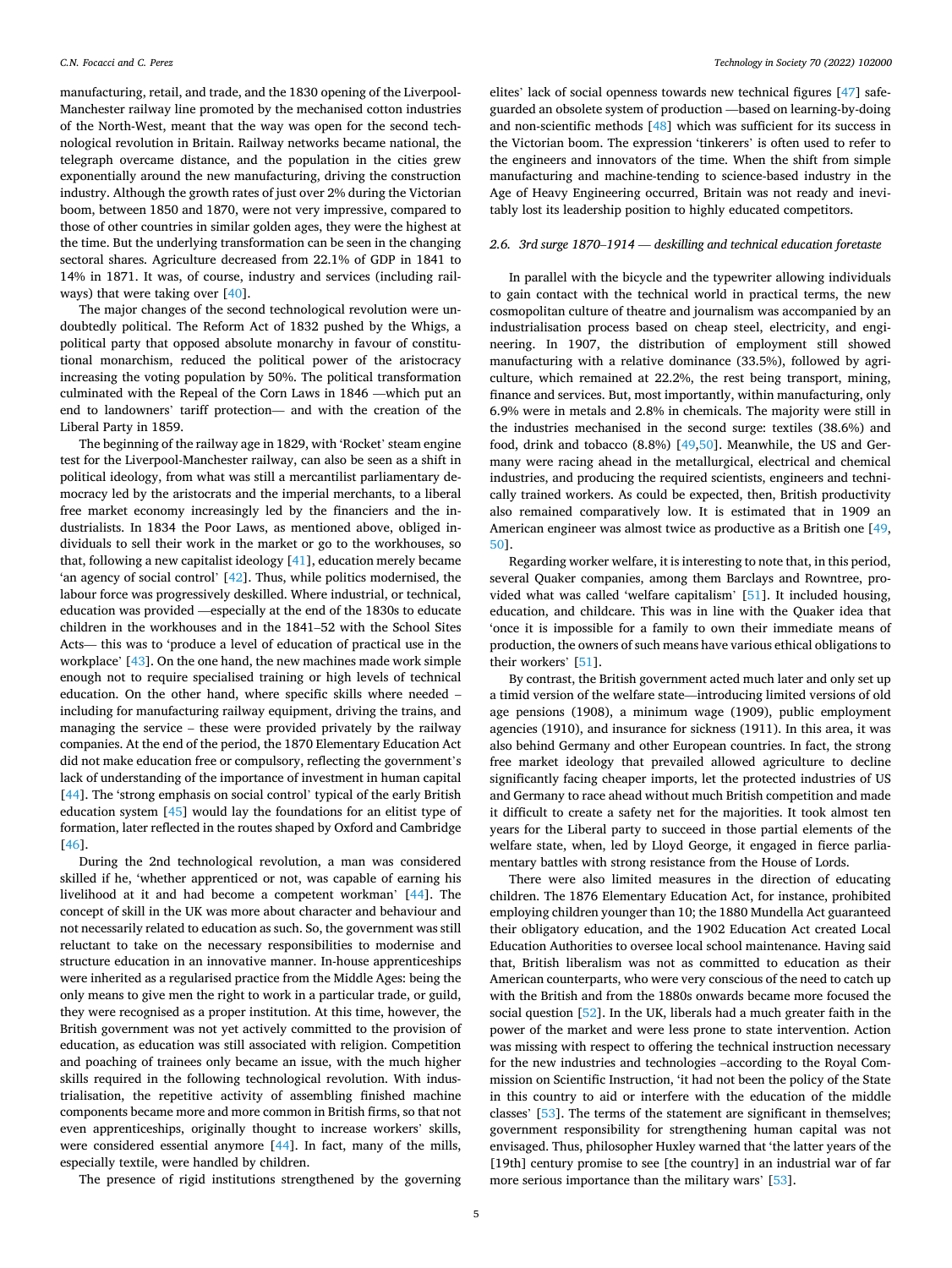There were also isolated efforts by enthusiastic teachers such as Spencer, who in 1871 contributed to the establishment of an association for geometrical teaching. Similarly, while Oxford and Cambridge concentrated on educating aristocrats, the military leaders, the clergy and the rising bourgeoisie, other universities emerged trying to fill the gap for the excluded, be they of other religions (such as Jews, or some of the rebellious protestant sects) or of no religion at all. University College London, for instance, created in 1826 as a secular alternative, still faced many legal obstacles to be able to award degrees and even to be considered legally as a 'university'. However, it gradually evolved and, by the 1890s, it was emulating the Germans with high level education in science and engineering.

At the technical level, the government did begin to introduce reforms. The 1889 Technical Instruction Act, however, was ambiguous. It stated that grants would be administered locally under the supervision of the Science and Art Department, with no specification of technical education which had no clear skill profile nor an autonomous institution of reference. Neither was their funds a central concern. In fact, technical instruction ended up being funded by 'whiskey money'. Not knowing the destiny of the proceeds of a tax on alcohol – included in the 1890 Local Taxation Act – Parliament destined it to technical education. It was only in 1902 that the government recognises the crucial need for technical education and funds and enacts laws for local governments to identify and provide training in the required skills in their area [\[44](#page-11-0)].

The lack of a proactive government was accompanied by an illcoordinated dynamics in British firms. New technologies in the working place, including 'screw-cutting, milling machines and the turret lathe', did not lead to the implementation of advanced technical education on the part of the state. On the contrary, they disfavoured the use of skilled engineering labour; made obsolete the institution of apprenticeship –one of the few institutions that provided vocational training; and encouraged the exploitation of low-skilled workers. The passive government and the traditional entrepreneurial system could count on a pool of 'process boys' specialised in a single repetitive operation and ignorant with respect to the 'fundamental principles of the trades in which they [were] engaged'. All this implicitly favoured traditional industries and discouraged the new ones, based on science and engineering, leaving the British economy behind [\[44](#page-11-0)].

But the lack of adequate education and training was related to the overall context. British industry itself was not prepared for a dramatic change in its ideology of production, characterised by the family firm and self-sufficiency. As explained by Payne [[54\]](#page-12-0); 'the industrial structure of the United Kingdom had become so well established that further change was rendered extremely difficult', as were 'the possibilities of diversification, or branching out into entirely new lines of production'. Thus, the old industries prevailed, not requiring highly skilled labour. A London County Council report in 1909 observed that only 28.5% of the male working population entered skilled jobs and that even fewer (3.6%) required higher education. As a result, by 1910 in England, the number of university students in science and technology was about an eighth of that of Germany [\[55](#page-12-0)]. So, in a way, government was responding to what industry required.

#### *2.7. 4th surge 1914*–*1970* — *the formalisation of education*

Following the First World War, the economic position of the UK was well behind latecomers Germany and the US. In heavy industry, for instance, between 1925 and 1939, there were only 630 large-sized plants (with more than 250 workers) in the UK, compared to 750 in Germany and 920 in the US [\[49](#page-12-0),[50\]](#page-12-0). Economic production in the staple industries declined during WW1 in favour of munitions and shipbuilding, which increased by a third in this period [\[56](#page-12-0)]. In parallel, the UK lost its international consumers, especially for coal: pre-WWI export volumes were still not recouped by 1929, when they were 80% of the export level in 1913 [\[57](#page-12-0)]. Overall, it was the UK that paid the highest for the war: the gross cost of WWI was equal to \$44,029 million for Britain,

compared to \$32,080 for the US, \$25,813 for France, \$12,414 for Italy, and \$40,150 for Germany [\[49](#page-12-0),[50\]](#page-12-0). This naturally led to extraordinary levels of unemployment and mainly so for coal miners, 'railwaymen, transport workers, printers, dockers, ironworkers and steelworkers' [[58\]](#page-12-0).

On the other hand, productivity rose significantly after the First World War (by 75% between 1914 and 1938), due to the technical improvement of machines based on special-purpose materials or processes [[59\]](#page-12-0) including in the cotton, steel, and iron industries. New industries emerged, such as automobile manufacturing, electrical engineering, and chemicals. However, 'British industry could not make the qualitative changes in technology, work organisation, and firm structure that were required to increase productivity in the long run' [[60\]](#page-12-0). Some progress was made after World War Two, following which the UK did not suffer as much as the other countries: the gross costs this time were equal to \$93,445 million for the UK, compared to \$234,752 for Germany and \$315,800 for the US [[61\]](#page-12-0). During the 1950s–1960s recovery, several industries were nationalised, including steel, iron, gas, coal, and electricity. Demand for technical skills had increased during the war, when aircraft production had been given priority. But in spite of that, in 1950, the proportion of university students in the arts (37.2%) was still higher than in science (21.1%) or technology (15.8%) [[60\]](#page-12-0).

During the fourth surge of development, with the affordable free moving automobile, the process of urbanisation widened towards suburbia. With much cheaper land –compared to the third surge and the prior urbanisation–, mass produced components, more permissive landuse planning rules and accessible mortgages, a building boom ensued. The post-war construction boom and the demands of the new suburban lifestyle [[15\]](#page-11-0) led to the multiplication of semi-skilled jobs in building and to the emergence of many relatively unskilled ones in the service sector. This allowed compensating for the job losses in manufacturing, due to the introduction of the assembly-line. At the same time, growing companies in all sectors were requiring increasing layers of highly skilled managers as well as technical personnel to design and supervise production processes. But Britain was still behind.

At the beginning of the 20th century, according to British Liberal Prime Minister Lloyd George, German schools, 'not the[ir] arsenals' or submarines, represented the greatest international enemy of the country [[62\]](#page-12-0). This was the time when the European model of formalised education, so envied by British scholars, began to gain relative momentum in the UK. First, the 1918 Fisher Act, extended the power of Local Authorities and allowed young workers to be entitled to day-release for education. Then the 1938 Spens Report encouraged the categorisation of secondary schools into 'grammar schools for the academically able; technical schools for those with a practical bent; and new 'modern' secondary schools for the rest' [\[63](#page-12-0)]. In 1944 with the Education Act, the three official categories of education we are familiar with today; namely, primary, secondary, and tertiary, were established.

This was also the time when serious welfare measures were introduced in the UK. The Beveridge Report presented in 1942, recommending social insurance and protection for all to fight 'Want, Disease, Ignorance, Squalor and Idleness' led to the founding of the National Health Service, providing free healthcare for all. Compared to the minimum intervention of the government during the previous technological revolutions, the progress achieved during this period was significant.

For quite a long time, however, technical education remained undervalued, in line with the traditional British cultural dichotomies between technology and literature, aristocracy and middle-class [\[60](#page-12-0)]. Only in a limited number of sectors were technical graduates required: From 1926 to 1937, class entries in motor car engineering increased from 4002 to 12,606 and, in electrical engineering from 14,527 to 25, 944 [[64\]](#page-12-0). Nevertheless, according to Sanderson [\[65\]](#page-12-0); even after World War Two, 'education continued to be a factor in poor economic performance'. The 'failure to develop the junior and secondary technical schools' led to a significant shortage of skilled labour in this period,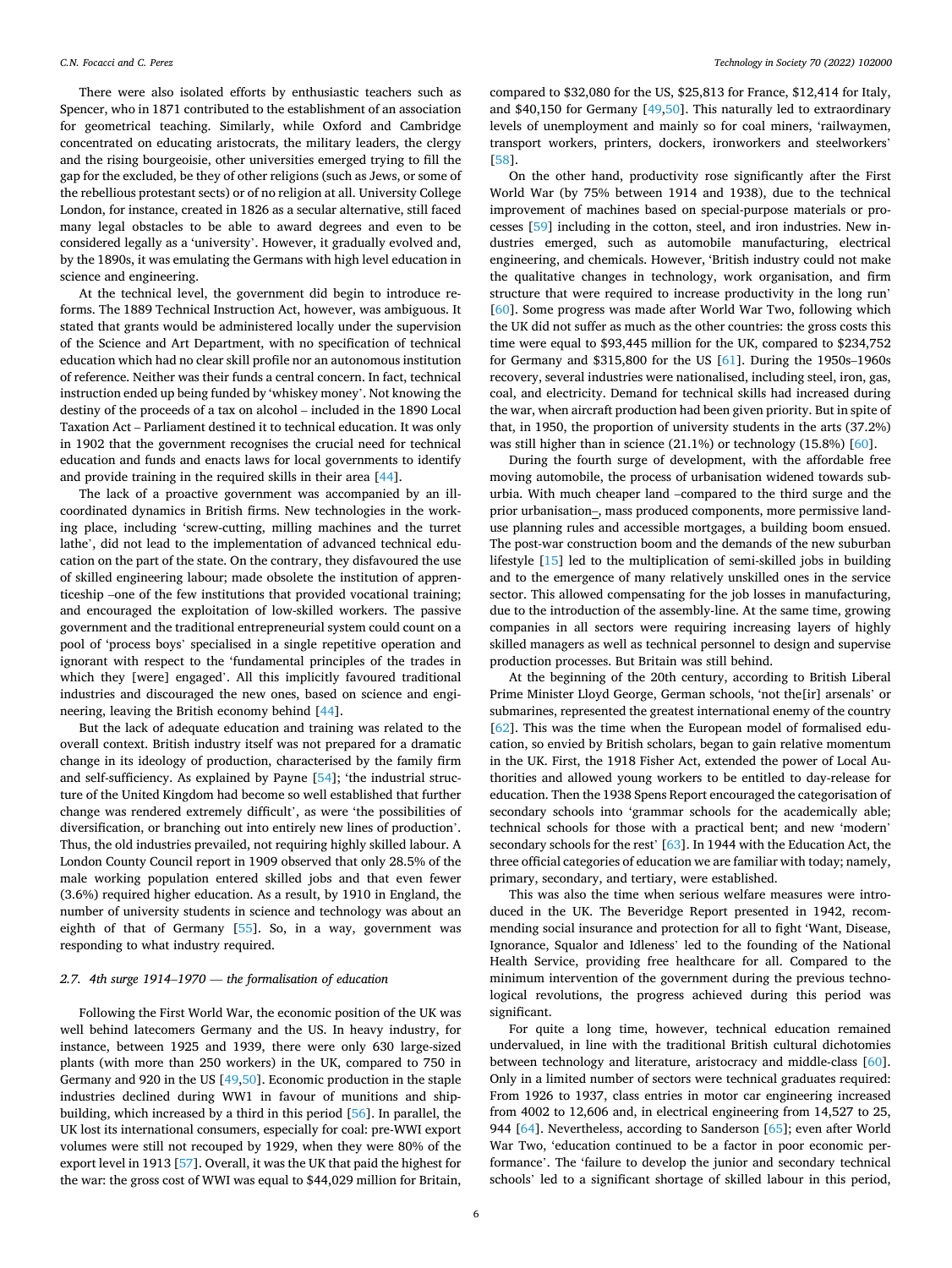<span id="page-6-0"></span>when employers were still unaccustomed to hire university graduates. Surprisingly, following WWII, technical schools decreased significantly, from 319 in 1948 to 266 in 1960. As a result, in 1961, 20,000 vacancies for engineering craftsmen remained unfilled, intensifying the pattern observed in the interwar period. By contrast, the number of students obtaining university degrees had significantly increased compared to the First World War levels; the 4357 first degrees registered in 1920 almost quadrupled to 17,337 in 1950 [\[66](#page-12-0)]. However, the 'old-fashioned regard for the arts as more gentlemanly', encouraged polytechnics to resemble universities keeping the predominance of science over technology also during the fourth technological revolution [[65\]](#page-12-0). In 1950, 90% of the English 'mechanical engineers' still did not possess a university degree [\[67](#page-12-0)].

In parallel, little advance was made with regards to training. With the 1964 Industrial Training Act, called by some 'a failed revolution' [[68\]](#page-12-0), an Industrial Training Board was established for each industry to provide guidance with respect to the quality and quantity of training offered in firms. However, employers still managed with difficulty to provide training to their apprentices or allow employees to leave work for studying during their day off [[65\]](#page-12-0). In other words, technical education in formal educational institutes, such as schools and universities, was not sufficiently compensated by vocational education at the firm level. Attitudes toward education changed significantly between the second and the fourth technological revolutions in the UK.

While welfare reforms were implemented, several authors have pointed out [44–[46\]](#page-11-0) that education was still perceived as the formation of the ruling classes. In other words, it can be claimed that it was used as an elitist instrument for social control [[42\]](#page-11-0), rather than economic growth. At the same time, technical professions, such as those related to engineering, were discouraged by both the lack of formalised institutions providing rigorous technical education and the lack of demand for them on the part of employers.

#### **3. The US forging ahead with protection and education**

## *3.1. 3rd surge 1873*–*1917* — *vocational education at the service of industrial growth*

Between 1870 and 1913, the average annual rate of growth of productivity per hour worked in the US was 1.92%, against 1.22% in the UK, the original workshop of the world (Maddison, 2003), so that, by the end of the third surge, the US had already caught up with the UK (Table 3) (see Table 4).

The US government was focused on promoting industrial development across the whole country, now unified. High tariff barriers were erected, both for federal revenue – since no federal income tax existed before the late 1910s – and to protect companies while they competed nationally and gradually reached competitiveness in the world market. The other form of support for both agriculture and industry was the creation of universities for research and education. Recent experience in Asia has shown that both governments and businesses in catching-up countries are acutely aware of the need to implement own variants of tariff barriers to protect their markets, as well as acquire the technological capabilities possessed by the leaders. In the case of the early United States, the shortage of labour made it all the more urgent to apply whatever technologies could increase the productivity of the available work force. Engineering education was an obvious route to follow. The lack of federal income in the US made government use the vast expanses

| таріс э |                                                                        |
|---------|------------------------------------------------------------------------|
|         | Labour productivity US industrial sector as percent of UK (1839–1911). |

| 1839/ | 1849/ | 1859/ | 1869/ | 1879/ | 1889/ | 1899/ | 1909/ |
|-------|-------|-------|-------|-------|-------|-------|-------|
| 41    | 51    | 61    | 71    | 81    | 91    | 01    | 11    |
| 159.8 | 162.7 | 152.8 | 145.1 | 146.3 | 167.8 | 170.9 | 186.5 |

Source: Broadberry & Irwin [[69](#page-12-0)].

**Table 3** 

**Table 4** 

Labour productivity in Germany's manufacturing sector as percent of UK (1895–1935).

| 1870 | 1913  | 1929  | 1938  | 1950 | 1973  | 1989  |
|------|-------|-------|-------|------|-------|-------|
| 92.6 | 119.0 | 104.7 | 107.1 | 96.0 | 118.6 | 105.1 |

Source: [\[49,50](#page-12-0)]

of land, acquired during the conquest of the West and in various wars and purchases, to fund the universities. The teaching, research and extension services of these institutions, across the country, became an essential part of the forging ahead process.

Originally, the Morrill Land-Grants Act approved in 1862, during the Civil War, mainly benefitted the Northern and Western states. But the representatives of the industrial North wanted the Southern states to accelerate the mechanisation and modernisation of agriculture. Hence, in 1890, an extension of the Morrill Act (this time with cash) was directed at the South, and included making higher education available to all races, initiating a slow and difficult process that would take decades to unfold.

The accent on engineering gave impressive results. In 1866 there were perhaps 300 graduates from 5 colleges, by 1911, 21 colleges were graduating about three thousand engineers a year (compared to Germany's eighteen hundred). It is estimated that 38,000 were already in the workforce.

Given the heavy engineering nature of the third technological revolution, there was high demand for engineers and other technical professions. And, due to the continental size of the country, building infrastructures were giant projects and the availability of vast demand allowed standardised high-volume production leading to mammoth plants, with complex management hierarchies, before they appeared in Europe [[70\]](#page-12-0). As a result, the various engineering specialisations became highly attractive and courses such as accounting, business mathematics, and marketing became more and more popular choices of education at university, whatever the profession. Furthermore, manual training was increasingly considered 'essential' by professors at technical universities — such as Woodward of the O'Fallon Polytechnic Institute at Washington University in St. Louis [[70\]](#page-12-0)— to prepare engineers and industry managers, or better yet, engineer-managers.

At the same time, workers were being trained mostly in apprenticeships inside the companies but also in many private educational initiatives. But labour became scarce as the economy grew, so immigration was encouraged and facilitated. The years between the mid-1870s and the mid-1890s were of constant deflation, due to globalisation and the productivity of the new technologies, so much did prices decrease that the period was known as 'the great depression' until the 1930s took over the term [71–[73\]](#page-12-0). In those years around 12 million immigrants arrived in the United States, mainly from Europe especially Germany, Ireland and Britain, so that by 1900 they represented about 16% of the population [[74\]](#page-12-0). Some were skilled but many weren't. There was competition for the skilled ones and in-house training for unskilled nationals and foreigners. Soon, poaching skilled workers became a serious problem and companies proposed that the government do the training. This was behind many training initiatives at the state level, but it took until 1917 for the Federal government to provide funds for vocational training across the country.

Evidence that reskilling the population had become the priority of the government was reflected in the fact that public expenditure for education overtook expenditures for health and welfare in this period. In an 1898 report, the president of the National Association of Manufacturers declared that the largest return to the American industries 'would come from the establishment of educational institutions which would give [them] skilled hands' [\[75](#page-12-0)]. As new professions such as typists, bookkeepers, or educators required the issuance of special certificates, educational facilities for industrial studies became state supported in several states especially after 1900, while many employees were also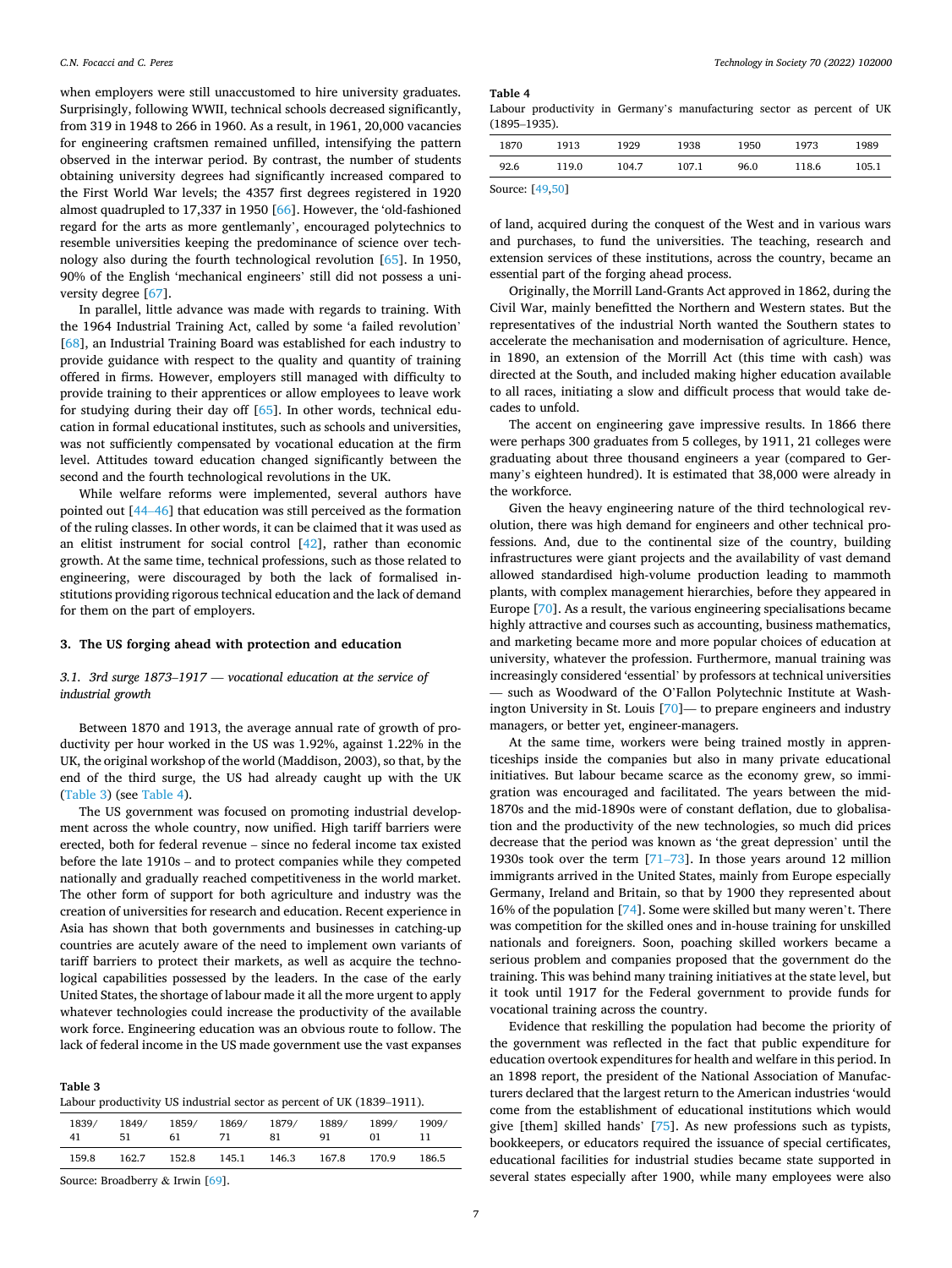trained internally in firms [[76\]](#page-12-0). In 1905, Massachusetts pioneered setting up a Commission on Industrial and Technical Education concerning skilled trades such as machine shop, printing, and construction [[28\]](#page-11-0). It was followed in 1917 by its federal equivalent. In the American ideology, vocational and managerial training, more than technical education as such, had become the key instrument to achieve economic success. In the 20th century, as argued by Professor John Franklin Bobbitt, University of Chicago, in 1912, education was designed to guarantee a matching 'between individual capacities and job requirements' [\[75](#page-12-0)].

Up until 1904, the UK net output per worker was equal to £84.6 [\[77](#page-12-0)]. By 1909, labour productivity in America was twice that of the UK in most sectors. Holding labour productivity constant at 100 for the UK [[49,50](#page-12-0)], found that American workers in metal manufacturing and engineering were, respectively, 2.88 and 2.03 times more productive. Meanwhile, employment had decreased in agriculture and mining, while increasing significantly in industry, transport, commerce, distribution, finance, and services.

## *3.2. 4th surge 1917*–*1970* — *the time for differentiated education and training*

In 1913, Henry Ford successfully implemented the continuous assembly line, which produced cars much faster than in shops and at a cheaper cost. His method inaugurated the mass production revolution that would destroy many of the jobs and skills that had been required for the fabricating industries, while continuous processing in chemicals, textiles, canning and bottling would do the same for the workers in nonassembly industries.

Mass consumption was soon encouraged by the credit system, at first provided directly by the automobile and radio companies and later by the credit card, beginning with the Diner's Club in the 1950s and followed by several others, widening their reach. But paradoxically what led the US to become the pioneer and emblem of the consumer society were the many welfare- and union-supporting measures that increased wages and maintained regular incomes with unemployment insurance and pensions. Most importantly for our purposes, during the fourth technological revolution the US government multiplied the public education system at all levels, including university-based professionalism, vocationalism and basic education for minimum skill jobs. In parallel, the domestic economy kept being protected; first, with the 1921 Emergency Tariff in favour of local agriculture, and then, after the catastrophic crash of 1929, with the 1930 Smoot-Hawley Tariff Act imposing historically high duties on imports of agriculture and 20,000 industrial products. Only with the 1948 GATT agreement, when the US economy was already leading the world in productivity, and had little competition, would tariff barriers be practically eliminated to promote free international trade.

Welfare and education reforms in this period were significant. In 1917, the Smith-Hughes Act established a Federal Board for Vocational Education and required the creation of vocational education boards in each state. In terms of worker protection, compensation for medical costs and workplace accidents had been adopted in 44 of the 48 states, by 1930. With the landslide victory of Franklin Delano Roosevelt in 1933, the depression was initially faced with the National Industrial Recovery Act aimed at agreements on fair wages and prices. Soon after, the 1935 Wagner Act, legalised the unions, established collective bargaining and allowed strikes as an accepted practice. The 1938 Fair Labour Standards Act then succeeded in setting minimum wages and maximum hours for most workers. It established the 40-h week and 1.5 pay for overtime.

The federal government's intervention in education for industrial purposes explicitly aimed to reskill workers who had been 'displaced by machines or new processes' [\[78](#page-12-0)]. The 1917 Smith-Hughes Act had enforced the formation of vocational education boards in each state along with the establishment of a Federal Board for Vocational

Education. By 1921, expenditures in federally funded vocational education programmes had increased from \$2.68 million to \$10.65 million [[79\]](#page-12-0). But the more intense efforts in spreading education to all were made after WWII, beginning with the so-called GI Bill, which guaranteed scholarships for all returning soldiers to further their education, including university level. Further funding was made available to vocational education programs with the 1946 George-Barden Act for agriculture. A decade later, the 1956 Health Amendment provided specialised education for nursing, while the 1963 Vocational Education Act assisted first-time job seekers or adults interested in retraining.

Given the experience of unemployment in the 1930s, a new type of assistance, focused on human capital investment, gradually became the norm in the US. Following the Second World War, vocational education became an instrument to fight unemployment, 'without delay' [\[75](#page-12-0)], among the millions of veterans returning, as well as a way to retrain the workers being shed by the defence industry. Roosevelt's interventions took into account the specific needs of American businesses, while supporting workers' rights and spurring national progress. Whether it was the significant investment in human capital, the complementary creation of government agencies, the huge electrification projects or the introduction of funds in favour of innovative agricultural machines, government intervention fostered the sectoral change observable in the US in the 20th century. Between 1930 and 1950, employment in agriculture dropped from 20.9 to 11%, while more Americans found jobs in the distribution sector (the rate increased from 11.7 to 18.7%) or started working for the government (from 7.2 to 10.1%) [\[49,50](#page-12-0)].

By the 1960s, when the gains in productivity attainable with further Fordist techniques –including assembly lines, semi-skilled workers, and dedicated machinery– were exhausted, a new threat to manufacturing jobs appeared with the introduction of robots for certain tasks in assembly lines. At the same time, the highly skilled jobs with machine tools in the workshops were being replaced by numerical control machine tools. This was also due to the dramatic contrast between better private schools and the more popular but worse state schools. If, on the one hand, 'the legacy of depression had served to heighten the country's sensitivity to the issues of unemployment and economic growth', on the other hand, 'the dawn of the Atomic Age had witnessed the implementation of a new technology that threatened to replace men with machine' [\[80](#page-12-0)]. A new type of assistance focused on human capital investment was progressively becoming the norm in the US. It then reached its peak with John Kennedy's Manpower Development and Training Act of 1962, put in place to retrain unemployed individuals in view of the emerging automation. In parallel, in-house training proceeded as before. Detroit's Packard Motor Car Company trained over 300 people for technical and skilled occupations, Dayton's Computing Machine Company provided training programmes on how to use the new machine tools and so on [\[78](#page-12-0)].

But, while manufacturing was shedding labour at the bottom, it was requiring more while collar staff to manage the giant corporations, soon becoming multi-national. Equally, more labour was needed in the multiple growing activities that served the mass consumption society. In view of this, the US government invested in training for commercial skills (including insurance and real estate), communications (including bookkeepers, secretaries, accountants, typewriters), all of which were also needed in the still growing public sector.

It is important to note that the essential principle behind Taylorist and Fordist methods —the first based on optimising movements and tools in the "one best way", the second based on splitting work into simple steps along a moving assembly line — was the separation of mind and hand. The knowledge and skills of blue-collar workers were to be controlled by management, who would determine the one best way, decide on the speed of the assembly line and otherwise define every other aspect of work, reducing the skills required and the time to learn them. Thus, labour in manufacturing was meant to be easily trained and easily replaceable. Inevitably then, during the 4th surge, the American educational system evolved to separate the leaders from the workers by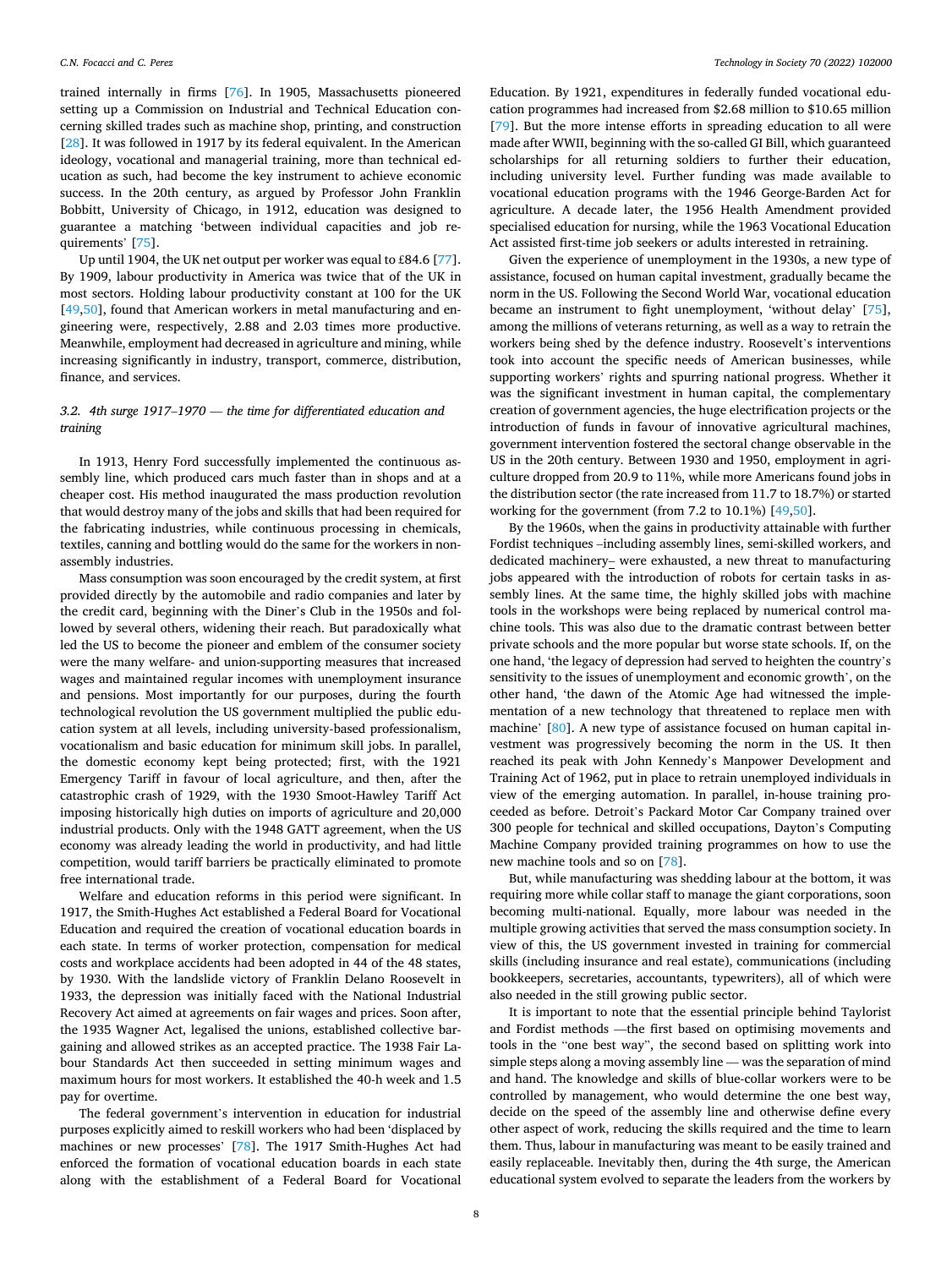providing a very sophisticated scientific, technological, and general education at the top and a very poor, standard education for the majority. This was in line with the Fordist principle that the blue-collar workers should 'leave their brain at home' and was justified, too, by the low levels of training that retail and other simple service jobs required. In parallel, technical education for skilled jobs, including machine tool operators or printing workers, was mainly provided incompany, while public training focused on the service vocations and on the main education system, from kindergarten to college. The system had several exit points, especially at 16, which was then the age limit of compulsory schooling. This basic education ladder was generally in the hands of state and local governments. The route to leadership was increasingly private, beginning with kindergarten, with its pinnacle at the top universities, which led the world league and increasingly attracted students from abroad. Ironically, the most advanced production methods provided by mass production ended up in an elitist system, which, though centring on science and engineering and management, became essentially similar to that of the traditional elitist system in the UK.

Having overtaken Britain after WWI, the US went on to lead the world as the financial, military and industrial power that helped the allied victory in WWII and funded much of the reconstruction of Europe. It led the subsequent post-war boom and, after exhausting the mass production revolution by the early 1970s, led both the information revolution and the globalisation process. Government efforts in adapting education and training to the specific needs of the economy were an important element in the success.

### **4. Germany: Moving forward with science, education and cooperation**

3rd surge 1870–1919 — From agriculture to industry with the help of cartels.

During the Age of Steel and Heavy Engineering, Germany increased its tradition of corporatist organisation, with all industries and social groups tending to organise in cooperative organisations for mutual support and for bargaining with others. Along these lines, the main industries organised in cartels to control prices and quantities. The government both approved and encouraged such a form of group protection. Instead of obstructing productivity and innovation, as many would expect, cartels helped to increase its production volumes and productivity within the country, by avoiding price competition at home, while keeping exports competitive in both quality and cost. Cooperation between banks and companies – and of both with the education and training system – was encouraged by the state and led to Germany's leadership in electricity, chemistry and capital goods, all science-based industries. Exports soared in volume growing at an average rate of 4.1% per year, from 1870 to 1913, gradually reducing the difference with the UK that, already with the greatest empire, grew at 2.8% (Maddison, 2003).

After victory in the Franco-Prussian war, recently unified Germany set up a central bank, legalised joint-stock companies with lax regulation and promoted what became a major financial boom, in an unprecedented free-market experience, leading to a boom and a crash in 1873. The seven years of recession that followed convinced Chancellor Bismarck of the need to return to a proactive state, in order to protect its industries and working population from extreme economic risks. Among the many reforms implemented there was an even stronger commitment to the German tradition of technical education. This particular revolution required much more advanced and demanding skills than the previous ones. As a result of the modern technical approach taken by the education institutions, the number of engineers with higher technological education went from 11,856 in 1870 to 32,166 in 1890, reaching 59,738 in 1910 [[35\]](#page-11-0). With such technical support, industry was soon able to replace agriculture as the largest sector in the economy.

The growth of industry came with rapid urbanisation and worker

organisation. Together with tariff protection, Bismarck recognised the need to foster industrial peace by giving the workers, not only training, but also security. Unwilling to give the workers any power to form unions or to engage in collective bargaining or anything that would make them confront the owners, he concentrated on the health issues. In 1884 he passed the 1884 Damages Liability Law —making firms liable for any industrial accident— and this was soon followed by convalescent and sickness insurance and later by old age pensions paid half by employers, half by the workers and a top-up by the government. Thus, Bismarck's Germany became the pioneer of the Welfare State.

In order to avoid an excessive divide between the rural East and the industrialised West, farm research was promoted with financial and regulatory support, to help it adapt to technical progress [[81\]](#page-12-0). But the central piece of the German industrial transformation was public education and training. Given that the third revolution was about the flourishing of the electrical, chemical and other science-based industries, the German government soon saw that advance was 'increasingly dependent on public educational and research facilities' [[82\]](#page-12-0). By 1891 the government had accepted full responsibility for vocational training, which was reflected in the financial support granted to both the *Fachschulen* (specialised schools) and the *Technische Hochschulen* (Institutes of Technology).

A large number of studies were produced by the government on the relevance of the scientific method within industries. With the prevailing technologies at the turn of the 20th-century, in Germany there was a general acknowledgment that on-the-job training was not sufficient to make advancements in the electricity, mechanics, or chemistry. Advances were only possible by preparing highly educated engineers and researchers. As early as 1900, the country possessed 'the first industrial educational complex in the Western world' [[67\]](#page-12-0). Germany became the place to go for advanced training among engineers and scientists from the US.

Officially recognised associations, such as the German Committee for Technical Education, founded in 1908, were born to institutionalise vocational training for future workers and provide intermediation with technical schools, which focused on engineering courses.

By 1899, technical universities were 'on equal footing' with classical universities and the salaries of highly trained technicians recognised this. This resulted in the steady increase of students in higher technical education in this period; from 5000 in the 1870s to 15,000 in 1900 [\[35](#page-11-0)]. The government widely encouraged the use of the scientific method based on 'mathematical precision, automatic processes, and scientific management' in the German companies. This meant trying to combine the deskilling methods of Taylorism with the high skilling requirements of science-based industries. The system assured the required training.

## *4.1. 4th surge 1919*–*1970* — *skilled work for two post-war reconstructions*

Germany assimilated the fourth industrial revolution with two periods of destruction, corresponding to the two world wars. Following the defeat in the first war, the enormous reparations that the young Keynes [[83\]](#page-12-0) rightly considered catastrophic and ominous led to uncontrollable hyper-inflation and economic chaos. This made the task of the recently created republic almost impossible and the difficulties experienced by the majorities opened the way to Hitler and his fascist nationalist party. He soon denounced the debts and engaged in intense industrialisation, at first, preparing for war and then, even more intensely during the war. After the second defeat, another industrialising effort – in what became West Germany – led to the 'German miracle' lasting until the mid-1970s, when all Western countries entered a period of stagflation, due to the maturity and exhaustion of the mass production revolution. We will look at each of the three periods in turn.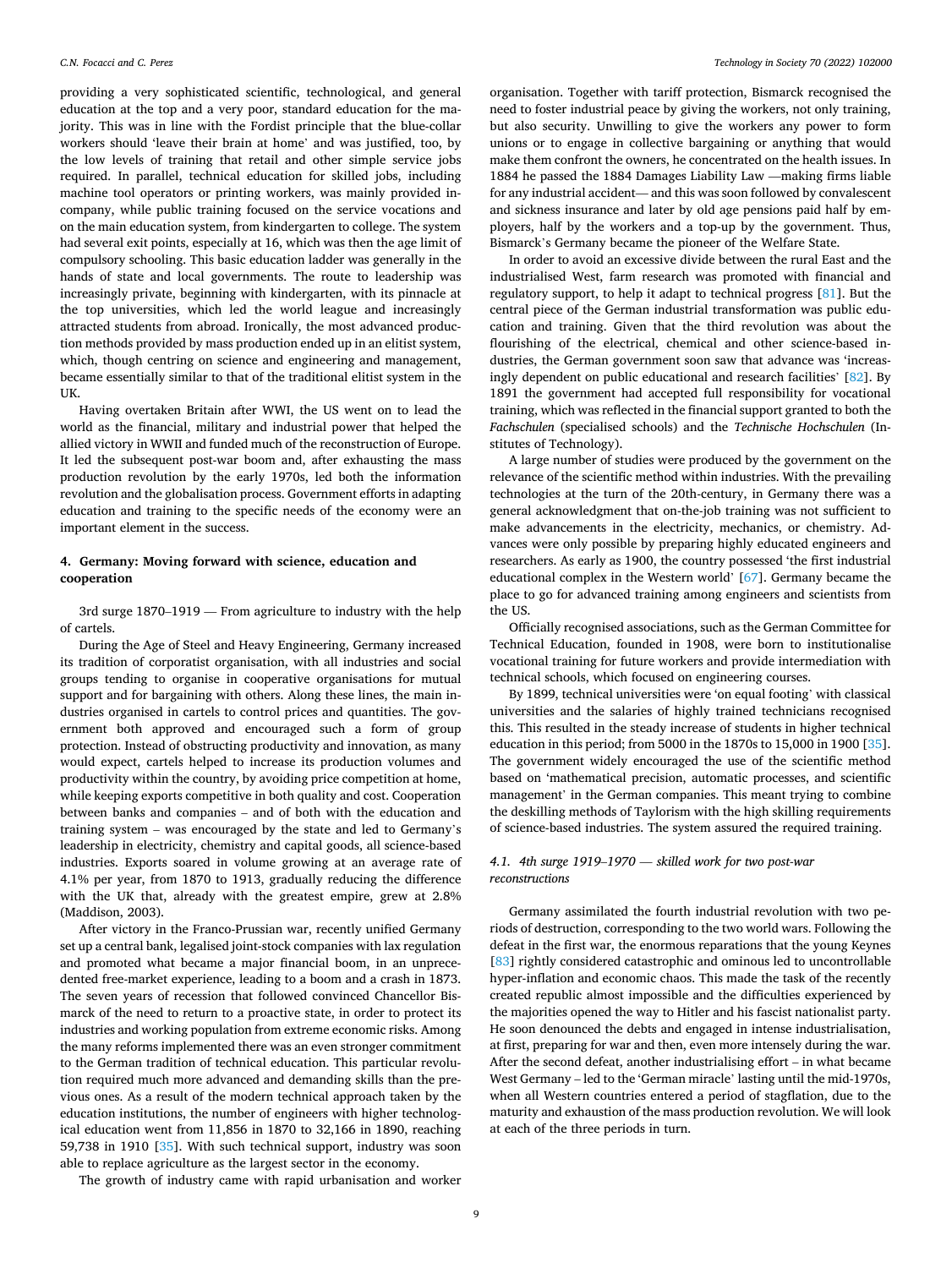## *4.2. The Weimar Republic (1918*–*1933)*

At the end of the First World War, Germany replaced the Wilhelmine empire with a democratic system. But the Weimar Republic faced massive financial reparations to the winners, leading to hyperinflation and depression. In 1923, one US dollar was equal to 4,200,000,000,000 marks [\[84](#page-12-0)]. Desperate attempts to raise taxes – a wealth tax in 1923 and a sales tax increase in 1930 – made things worse. In 1932, more than 6 million people were unemployed. In the middle phase of the Weimar Republic, welfare bills for the unemployed and social insurance recipients still constituted one third of local government expenditures [[85\]](#page-12-0). 'In no other period of the 20th century did the costs of welfare weigh so heavily on the shoulders of local authorities as in [these] years'. In parallel, assistance to the young segment of the population was also offered, together with investments in health care and public works: care of the poor soon replaced welfare in the legal terminology [\[85](#page-12-0)]. Regarding education, the Weimar Republic established a four-year elementary school system (*Grundschule*) that was both free and universal [[86\]](#page-12-0). Upon a small fee, pupils could attend the *Mittelschule* for an additional two years. However, no actual reforms were implemented with respect to higher education: in the midst of an economic crisis, it was not the government's priority. Following major public spending, the German economy was in desperate condition, despite only paying a small portion of the war reparations.

## *4.3. The third empire* – *the Hitler era (1933*–*1945)*

While the Weimar government struggled to protect industry with exchange controls to curtail imports and to offer a demand-stimulus policy by financing public works, the leader of the National-socialist Party, Hitler, offered socialisation of the market, and the intensification of exchange controls and trade restrictions, invoking a strong nationalism [\[87](#page-12-0)]. The world was in recession since the crash of 1929 in the US. By the end of 1934, unemployment had dropped more sharply than anywhere else. Populism had reached the German folk and so had the leader's obsession for expanding training to strengthen the country.

Reskilling the labour force by investing in technical and specialised training became one of the German tactics to assert supremacy. First, the *Führer* granted industry and trade chambers the same powers of the *Handwerk* chambers to offer and certify training to industrial workers. Second, the National-socialist government supported the expansion of training workshops —which went from 167 in 1933 to 3304 in 1940 and vocational education to train both apprentices and skilled workers —numbering 244,250 in 1940— in preparation for war  $[88]$  $[88]$ . While teenagers and young adults had the possibility to work as apprentices in firms, for a certain number of days per week they were also allowed to attend courses in the so-called *Berufsschulen;* professional schools normally run by the government, or firms themselves. In parallel, guidelines by institutions such as the German Institute for Technical Education were followed thoroughly by firms —and almost militarily by engineers [[33\]](#page-11-0)— becoming increasingly relevant for modernising the economy. What was initiated during the Wilhelmine period continued during Hitler's dictatorship. Indeed, vocational training, including courses in physics, mathematics, technical drawing, astronomy, and handiworks intensified [\[88\]](#page-12-0); but not to the benefit of the workers. Taylor's scientific management and Ford's moving assembly line, copied from America since the 1920s, were at the core of the new work organisation, according to Hitler's idea of 'rationalisation', which meant the application of Taylor's systematic organisation methods, not just in the industrial companies, but also in military training [[89\]](#page-12-0). The incorporation of Fordist methods was mainly done with the cooperation of the German subsidiaries of Ford and General Motors by a complicated set of regulations, including the prohibition of exporting profits, with the result that only investing in Germany was it possible to grow [\[90](#page-12-0),[91\]](#page-12-0). And the 1930's depression was a difficult time in America and Europe.

#### *4.4. The post-war German miracle (1950*–*1970s)*

After the defeat and destruction in WWII, the German economy had to be reconstructed. By 1950, employment in manufacturing, construction, transport, and distribution had increased by about 2%, and in government it went from 4.3 to 6.9%. By contrast, it had significantly dropped in agriculture by 10% [\[49,50](#page-12-0)]. Between 1950 and 1959 GDP rose annually by 8%, faster than in any other European country, and away from peasant farming [[92\]](#page-12-0), and so did exports [[93](#page-12-0)]. Germany was in the midst of its *Wirtschaftswunder*, or economic miracle, guided by Ludwig Erhard, appointed Bavarian minister of trade and industry in 1945, then Federal minister of economic affairs between 1949 and 1963, and chancellor from 1963 until 1966.

Although the miracle was based on a strong welfare state and free markets, the public provision of education and training played a central role in supporting and promoting innovation, productivity and high tech. German schools maintained the dual system of vocational training and general education, and schools were still monitored at the state level. Regarding skilled work, the infrastructure created in favour of 'smart' education remained in place also. This was intensified with the Vocational Training Act of 1969, which established a strong network between the Federal Government and the *Länder*, or states.

It is important to note that, contrary to the US, the German industry maintained a high proportion of small- and medium-sized high-technology firms, the so-called *Mittelstand,* specialised in capital goods and complex products. It also had large companies in the processing industries – metallurgy, chemicals etc. – that required a highly skilled workforce. And so did the many in-house R&D laboratories common in large German firms.

Thus, although mass production methods were being applied at the Volkswagen plant and other large companies, the proportion of manufacturing requiring higher skills was significant and dynamic, so that the percentage of the workforce with at least an intermediate level of qualification continued to grow, surpassing that of workers without any qualification. By 1978 the proportions were 60.9% and 35.5%. As a result, labour productivity measured as GDP per employee in compari-son with the UK (UK = 100) went from 66 in 1950 to 112 in 1973 [\[49](#page-12-0), [50\]](#page-12-0).

Since the post-war period, the Federal government has been committed towards a legislation in favour of good living conditions for everyone in the country, including educational matters. The German *Länder*, more specifically, have always been fully responsible for schools, universities, and education, considered a state, rather than federal, responsibility. For the purpose of our analysis, the historical evidence suggests that one of the essential elements upholding the German industrial survival and success throughout these turbulent periods was the unwavering support of its education and training policies and practices by all political parties and by all of society.

## **5. Sweden and education for the Folkhemmet**

## *5.1. 3rd surge 1870s*–*1910s* — *industrialising while protecting all the people*

As early as the 1860s, Sweden began to change from a rural society into an industrialised and dynamic country. But the process was slow and the hope for better lives led many to migrate. It is estimated that more than a million Swedes went to America between 1850 and 1910 [[94\]](#page-12-0).

Guild monopolies were abolished when the country formed the Scandinavian Monetary Union with Denmark in 1873. Swedish society nurtured a tradition of social solidarity that gave importance to guaranteeing the *Folkhemmet*, or the People's Home, as Per Alvin Hanssen, the Social Democratic leader, called it in 1928. The term referred to the political concept embraced by the Swedish Democratic Party, as well as the Swedish welfare state itself, to guarantee social reforms for a society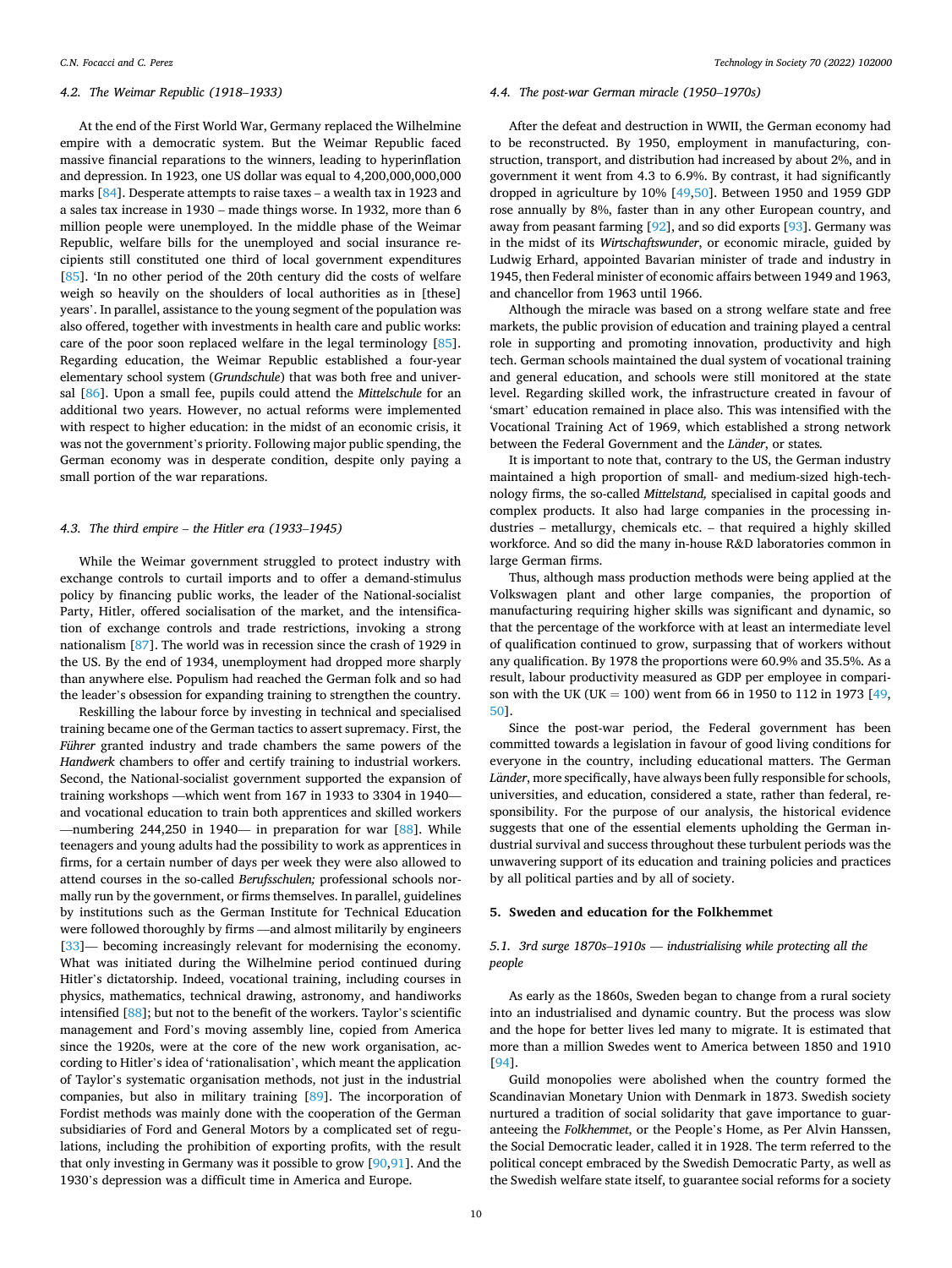<span id="page-10-0"></span>where everyone would take care of one another, like in a big family. This deep-seated tradition contributed to the development of enviable welfare reforms, together with development policies. Between 1870 and 1910 the growth rate in Sweden was significant in all sectors of the economy, albeit from a very small base. The manufacturing sector grew at 5% annually, transport and communication at 3.9%, and private services at 2.7% [[95\]](#page-12-0), with employment rising steadily.

As observed by Hort [[96\]](#page-12-0); Sweden, in contrast with Germany, made an immediate shift from worker's insurance to people's insurance, following its solidaristic tradition. In this regard, in 1884, a mere four years after Bismarck began introducing careful welfare measures protecting workers in Germany, Adolf Hedin urged in parliament for a "new type of state involvement directed towards the labouring classes" [\[96](#page-12-0)]. His first worker's insurance bill provided occupational injury insurance, work accident regulations, and insurance for older workers as top priorities. The fact that the social insurance bill passed without opposition in the Swedish Parliament is emblematic of the fertile ground for social reform that was present in the country [[96\]](#page-12-0) both in the political world and outside of it. Next to student organisations such as Uppsala's Verdandi, an increasingly large number of scholars, including economists Knut Wicksell, Gustav Cassel, and social scientist Pontus Fahlbeck, wrote about factory legislation, welfare, and education [\[96](#page-12-0)]. As a result of such commitment, following the 1882 Statute of Schooling, by 1895, 99.9% of the Swedish population could read and write [[97\]](#page-12-0).

Most importantly, however, as is the case on most countries striving to catch up, the Swedish government understood that to become internationally competitive, education should serve the country's sciencebased industries with the highest potential of industrial growth [\[36](#page-11-0)] and, therefore, should become as scientific as possible. As a result of mass investment in training and education by the state, the number of engineers with a higher technical education degree almost tripled from 1121 in 1870 to 3145 in 1910 [\[36](#page-11-0)].

In addition to insurance and mass education, the Swedish government was able to prepare a workforce qualified for any type of job with *ad hoc* schools and universities. At the end of the 19th century, Sweden had already overcome the problem of mismatch of skills, while following an egalitarian political ideology.

## *5.2. 4th surge 1910s*–*1970s* — *the social democratic paradigm reaches its full potential*

The fourth technological revolution did not start successfully for Sweden. Throughout the 1920s unemployment was high, around 10–12% [\[98](#page-12-0)], and conflicts in the labour market frequent. The election of the Social Democrats in 1932, however, paved the way for a new era of compromise. As the government guaranteed employment, while employers and trade unions "maintain[ed] industrial peace, set wage rates, and promot[ed] technical efficiency" [\[98](#page-12-0)], Sweden was advancing towards its golden age. It was in the 1930s when Sweden strengthened and diversified its steel industry as an important basis for further industrialisation. By the 1970s, the country was one of the richest in the world, with its gross national product per capita being surpassed only by the US [[98\]](#page-12-0). Between 1950 and 1975, apart from agriculture, all industrial sectors were growing significantly, especially transport and communication (4.4%), private services (4.3%), and public services (4.0%) [[95](#page-12-0)]. Its technological leadership in copper, gold and iron mining, established for centuries, was an important support for its advanced metallurgical industry  $[99,100]$  $[99,100]$ .

With respect to welfare, in 1913, the Swedish government eliminated the Poor Law Commission and established the National Board of Social Welfare together with the Employment Commission. Soon after, thanks to reformist labour politician Gustav Möller, Swedes older than 67 were

provided with pensions as early as 1935 [\[96](#page-12-0)]. In parallel with social reforms, Sweden's government provided a highly proactive approach to the provision of skills to the workforce. They introduced the 1938 Saltsjobaden Agreement, which encouraged 'the institutionalisation of Swedish corporatism and vocational education training' [\[101\]](#page-12-0). The 1943 National Vocational Training Board favoured the labour force's 'adaptability' by boosting training in firms; and the 1955 reform on municipalities granted them 'a much prominent role in policy making' with respect to vocational schools and apprenticeships to satisfy local industrial needs [[101\]](#page-12-0).

An essential feature of the Swedish success from the 1950s was the adoption of the Rehn Meidner model [[102](#page-12-0)]. It involved consensus building between government, unions and business to encourage innovations that would increase productivity. This was achieved by increasing wages across each sector, favouring high-productivity companies and forcing the less productive ones to improve or go out of the market. Support for alternative investment and retraining of the displaced workers would follow. Consequently, the model simultaneously achieved 'full employment, price stability, growth and equality' [[102](#page-12-0)]. By the 1970s, Sweden had succeeded in increasing the standard of technical instruction, maximising social welfare and minimising inequality, while nurturing giant global corporations, and becoming one of the world's richest countries.

#### **6. Conclusions**

Every technological revolution has disrupted existing economic systems and forced changes in production, work, and lifestyles. The introduction of a massive set of new technologies, however, requires the proactive intervention of the state to bring about all its potential social and economic benefits. Over time, governments have been challenged by the need to set up a new institutional framework so that new technoeconomic paradigms can be successfully absorbed, and its benefits distributed more fairly across society.

In this article, we have illustrated how governments in the UK, the US, Germany, and Sweden have operated to reskill their population in line with the new inventions, industries, and professions, as well as providing welfare measures to protect it from jobs and skills losses. Indeed, as rightly illustrated by Kohlgrüber et al. [\[103\]](#page-12-0) in the BEYOND4.0 project's Work Package 6, 'any policy has consequences which go beyond the pure change of the skills mix of workers'. Specifically, we argued that governments' attitude towards education –including engineering and other technical specialisations– reflected their degree of interest in achieving 'scientific' industrial progress that would lead to a better future, even if this was to the detriment of traditional sectors in the short-term. Future research could address the role played by the specific differences in the welfare state models and the political colour of subsequent cabinets, which were not the main focus of this analysis, but likely contributed to political actions in favour or disfavour of education and reskilling policies.

While the UK can be considered the prime mover in terms of industrialisation, its unswerving faith in the free market at all times deprived it of public support for change when it was required. The government lacked the conviction – and therefore the decisiveness – to implement reforms in favour of reskilling the workforce for economic growth with major technological change while other countries were forging ahead. Although mass education was progressively replaced by specialised education for industrial purposes, the UK failed to tackle social inequality and to institutionalise technical education in favour of 'scientific' professions and industries. The control of education exercised by the Church of England thwarted many efforts by secular organisations or by those of other religions with legal restrictions. By the end of the third technological revolution, the UK was already lagging behind her latecomer followers. This shows that being the experimental cradle of major technological innovation is insufficient to guarantee leadership or institutional and economic progress. It is by providing the population

 $^3\,$  Its expertise had already been confirmed in the early 1930s by successfully exploiting the low-grade Aitik copper deposit [[107\]](#page-12-0).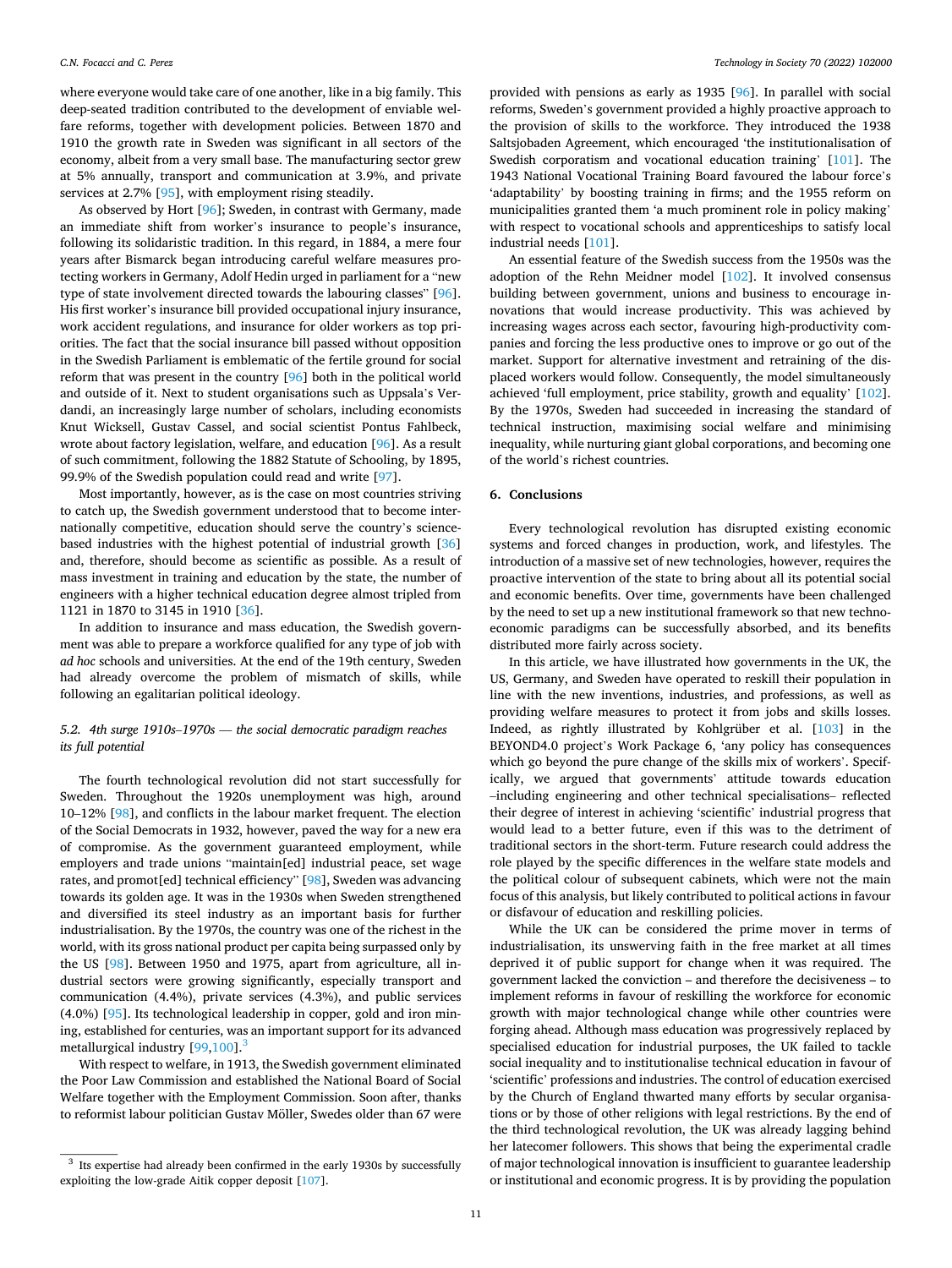<span id="page-11-0"></span>with the adequate education and skills that constant innovation and advances in productivity can be attained and a fairer society constructed. The UK case illustrated the danger that leading countries, accustomed to being ahead, may disregard the actions required to retain their front ranking position.

The latecomer advantage of the US, for instance, together with the shortage of labour, encouraged the government to invest in human capital to catch up and forge ahead of Britain. From the beginning, the more advanced American states provided education tailored to the industrial needs of the country, distinguishing between degrees of education and potential job opportunities. Technical courses and vocational training – be it publicly or privately provided – progressively became the core of the American education system. Nevertheless, the federal government succeeded only partially in levelling differences between states in terms of educational provision, and consequently in the resulting economic performance.

In Germany, that same latecomer advantage was enhanced by the creation of a welfare model and the provision of a wide range of training schemes and institutions for scientific and *ad hoc* technical education. The country was particularly effective in combining compulsory education with company training, supported by qualified teachers, contributing to reduce potential mismatches in the labour market. And having worker representatives in company boards facilitated understandings on the direction and intensity of technical change and the adaptation of the workforce in skills and conditions.

The objective of equipping skilled workers for skilled work was also achieved by Sweden, whose government guaranteed the social dialogue between employers, workers, and the state. Sweden eventually became a standard-bearer for how guaranteeing a social dialogue in the labour market and providing an efficient integration between education, training, and work can lead to significant economic success for business, together with social fairness.

As illustrated by the historical narrative provided here, the attitude of governments and institutions towards human capital investment is a relevant factor for absorbing new techno-economic paradigms. This supports the argument that technological change occurs in parallel with the development of technological knowledge [\[104\]](#page-12-0), ultimately allowing for economic and social value creation [\[105\]](#page-12-0). The public sector can be a powerful reinforcement and complement to in-company innovation and training. And not just education in general, but one that guarantees the skills necessary for individuals and firms, and consequently the country, to advance with the new technologies, both socially and economically. As rightly stressed by Zamagni [[106](#page-12-0)]; a true cultural revolution —which includes institutional, social, and economic change— can only be successful when work is accompanied by knowledge.

#### **CRediT authorship contribution statement**

**Chiara Natalie Focacci:** Conceptualization, Data curation, Formal analysis, Investigation, Writing – original draft, Writing – review  $\&$ editing. **Carlota Perez:** Conceptualization, Funding acquisition, Investigation, Supervision, Writing - original draft, Writing - review  $\&$ editing.

#### **References**

- [1] T. McCowan, R. Schendel, The impact of higher education on development. [Routledge handbook of international education and development, Routledge,](http://refhub.elsevier.com/S0160-791X(22)00141-5/optQRaPVCMvoG)  [2015, pp. 309](http://refhub.elsevier.com/S0160-791X(22)00141-5/optQRaPVCMvoG)–322.
- [2] [L.P. Dana, et al., The Impact of Entrepreneurial Education on Technology-Based](http://refhub.elsevier.com/S0160-791X(22)00141-5/optd67wBI7ll4)  [Enterprises Development: The Mediating Role of Motivation, Adm. Sci. \(2021\)](http://refhub.elsevier.com/S0160-791X(22)00141-5/optd67wBI7ll4).
- [3] [D. Dumciuviene, The Impact of Education Policy to Country Economic](http://refhub.elsevier.com/S0160-791X(22)00141-5/optXu1saaw6bC) [Development, Procedia - Social and Behavioral Sciences \(2015\)](http://refhub.elsevier.com/S0160-791X(22)00141-5/optXu1saaw6bC).
- [4] [E. Palinescu, The Impact of Human Capital on Economic Growth, Procedia](http://refhub.elsevier.com/S0160-791X(22)00141-5/optWhLLX15mcM) [Economics and Finance \(2015\).](http://refhub.elsevier.com/S0160-791X(22)00141-5/optWhLLX15mcM)
- [5] [C. Freeman, C. Perez, Structural crises of adjustment, business cycles and](http://refhub.elsevier.com/S0160-791X(22)00141-5/sref75)  [investment behaviour, London and New York: Routledge, in: I. McLoughlin,](http://refhub.elsevier.com/S0160-791X(22)00141-5/sref75) [D. Preece, P. Dawson \(Eds.\), Technology, Organizations and Innovation:](http://refhub.elsevier.com/S0160-791X(22)00141-5/sref75)  [Theories, Concepts and Paradigms, Routledge, 1988.](http://refhub.elsevier.com/S0160-791X(22)00141-5/sref75)
- [6] [C. Freeman, F. Louca, As Time Goes by: from the Industrial Revolutions to the](http://refhub.elsevier.com/S0160-791X(22)00141-5/sref1)  [Information Revolution, Oxford University Press, 2001](http://refhub.elsevier.com/S0160-791X(22)00141-5/sref1).
- [7] [C. Perez, Technological Revolutions and Financial Capital: The Dynamics of](http://refhub.elsevier.com/S0160-791X(22)00141-5/sref2) [Bubbles and Golden Ages, Elgar, Cheltenham, 2002.](http://refhub.elsevier.com/S0160-791X(22)00141-5/sref2)
- [8] [K. Schwab, The Fourth Industrial Revolution, Crown Business, New York, 2016.](http://refhub.elsevier.com/S0160-791X(22)00141-5/sref3)
- [9] [C.N. Focacci, Technological Unemployment, Robotisation, and Green Deal: A](http://refhub.elsevier.com/S0160-791X(22)00141-5/sref4) [Story of Unstable Spillovers in China and South Korea \(2008](http://refhub.elsevier.com/S0160-791X(22)00141-5/sref4)–2018) 64, [Technology in Society, 2021.](http://refhub.elsevier.com/S0160-791X(22)00141-5/sref4)
- [10] [R.W. Rycroft, Time and technological innovation: implications for public policy,](http://refhub.elsevier.com/S0160-791X(22)00141-5/sref5)  [Technol. Soc. 28 \(3\) \(2006\) 281](http://refhub.elsevier.com/S0160-791X(22)00141-5/sref5)–301.
- [11] [L. Kanger, S. Sillak, Emergence, Consolidation and Dominance of Meta-Regimes:](http://refhub.elsevier.com/S0160-791X(22)00141-5/sref6)  [Exploring the Historical Evolution of Mass Production \(1765](http://refhub.elsevier.com/S0160-791X(22)00141-5/sref6)–1972) from the [Deep Transitions Perspective 63, Technology in Society, 2020](http://refhub.elsevier.com/S0160-791X(22)00141-5/sref6).
- [12] C. Perez. Design, Innovation and Long Cycles in Economic Development, [Department of Design Research, Royal College of Art, London, 1984.](http://refhub.elsevier.com/S0160-791X(22)00141-5/optlM2gkncVid)
- [13] [C.W. Su, X. Yuan, M. Umar, O.R. Lobont, Does technological innovation bring](http://refhub.elsevier.com/S0160-791X(22)00141-5/sref7) [destruction or creation to the labor market? Technol. Soc. \(2022\) 68](http://refhub.elsevier.com/S0160-791X(22)00141-5/sref7).
- [14] F.W. Taylor. *[The Principles of Scientific Management](http://refhub.elsevier.com/S0160-791X(22)00141-5/optnpH482gt8i)*, Harper and Brothers [Publishers, 1911](http://refhub.elsevier.com/S0160-791X(22)00141-5/optnpH482gt8i).
- [15] [C. Perez, T. Murray-Leach, A Smart Green 'European Way of Life](http://refhub.elsevier.com/S0160-791X(22)00141-5/sref8)': the Path for [Growth, Jobs and Wellbeing, Beyond the Technological Revolution Working](http://refhub.elsevier.com/S0160-791X(22)00141-5/sref8)  [Paper Series \(01-2018\), 2018.](http://refhub.elsevier.com/S0160-791X(22)00141-5/sref8)
- [16] [R.H. Steckel, R. Floud, Health and Welfare during Industrialization, University of](http://refhub.elsevier.com/S0160-791X(22)00141-5/sref9)  [Chicago Press, 1997.](http://refhub.elsevier.com/S0160-791X(22)00141-5/sref9)
- [17] M. Mazzucato, R. Kattel, COVID-19 and public-sector capacity, Oxf. Rev. Econ. [Pol. 36 \(S1\) \(2020\) S256](http://refhub.elsevier.com/S0160-791X(22)00141-5/sref10)–S269.
- [18] [L. Marquez-Ramos, E. Mourelle, Education and economic growth: an empirical](http://refhub.elsevier.com/S0160-791X(22)00141-5/optCBm3GVlGuD) [analysis of nonlinearities, Applied Economic Analysis 27 \(79\) \(2019\) 21](http://refhub.elsevier.com/S0160-791X(22)00141-5/optCBm3GVlGuD)–45.
- [19] [E.A. Hanushek, L. Woessmann, Education, knowledge capital, and economic](http://refhub.elsevier.com/S0160-791X(22)00141-5/optPs5F0LusD7)  [growth. The Economics of Education \(Second Edition\), Academic Press Elsevier,](http://refhub.elsevier.com/S0160-791X(22)00141-5/optPs5F0LusD7)  [2020, pp. 171](http://refhub.elsevier.com/S0160-791X(22)00141-5/optPs5F0LusD7)–182.
- [20] [A. Maddison. The World Economy: Historical Statistics, OECD, 2003](http://refhub.elsevier.com/S0160-791X(22)00141-5/optbdyd2XHob1).
- [21] [S. Brindle, Brunel: the Man Who Built the World, Orion Publishing Group, 2006.](http://refhub.elsevier.com/S0160-791X(22)00141-5/sref11) [22] [C. Maggs, Isambard Kingdom Brunel: the Life of an Engineering Genius, Amberley](http://refhub.elsevier.com/S0160-791X(22)00141-5/sref12)
- [Publishing, 2016](http://refhub.elsevier.com/S0160-791X(22)00141-5/sref12).
- [23] [A.J. Arnold, Iron Shipbuilding on the Thames, 1832](http://refhub.elsevier.com/S0160-791X(22)00141-5/sref13)–1915, Routledge, London, [2000](http://refhub.elsevier.com/S0160-791X(22)00141-5/sref13).
- [24] [E. Baim, Building the steam navy: Dockyards, technology, and the creation of the](http://refhub.elsevier.com/S0160-791X(22)00141-5/sref14)  [Victorian battle Fleet, 1830-1906, Mar. Technol. SNAME News 42 \(3\) \(2005\).](http://refhub.elsevier.com/S0160-791X(22)00141-5/sref14)
- [25] R.G. Milburn, The emergence of the engineer in the British merchant shipping industry, 1812–[1863, Int. J. Marit. Hist. 28 \(3\) \(2016\) 559](http://refhub.elsevier.com/S0160-791X(22)00141-5/sref15)–575.
- [26] [P.J. Cain, A.G. Hopkins, British Imperialism, 1688-2000, Routledge London, New](http://refhub.elsevier.com/S0160-791X(22)00141-5/sref16)  [York, 2014.](http://refhub.elsevier.com/S0160-791X(22)00141-5/sref16)
- [27] [N. Robins, The Corporation that Changed the World: How the East India](http://refhub.elsevier.com/S0160-791X(22)00141-5/sref17)  [Company Shaped the Modern Multinational, Pluto Press, London, 2012.](http://refhub.elsevier.com/S0160-791X(22)00141-5/sref17)
- [28] [F.T. Struck, Foundations of Industrial Education, John Wiley and Sons, 1930](http://refhub.elsevier.com/S0160-791X(22)00141-5/sref18). [29] [A.E. Shell, The Thayer method of instruction at the United States Military](http://refhub.elsevier.com/S0160-791X(22)00141-5/sref19)
- [Academy: a modest history and a modern personal account, Primus 12 \(1\) \(2000\)](http://refhub.elsevier.com/S0160-791X(22)00141-5/sref19)  27–[38.](http://refhub.elsevier.com/S0160-791X(22)00141-5/sref19)
- [30] [P.A. Hall, D. Soskice, An introduction to varieties of capitalism, in: D. Hanck](http://refhub.elsevier.com/S0160-791X(22)00141-5/sref20)é [\(Ed.\), Debating Varieties of Capitalism: A Reader, Oxford University Press, 2001.](http://refhub.elsevier.com/S0160-791X(22)00141-5/sref20)
- [31] [K.A. Schleunes, Enlightenment, reform, reaction: the schooling revolution in](http://refhub.elsevier.com/S0160-791X(22)00141-5/sref21) [Prussia, Cent. Eur. Hist. 12 \(4\) \(1979\) 315](http://refhub.elsevier.com/S0160-791X(22)00141-5/sref21)–342.
- [32] C. Pombo, M. Ramirez, Technical Education in England, Germany and France in [the Nineteenth Century: a Comparison,](http://refhub.elsevier.com/S0160-791X(22)00141-5/sref22) *Borradores de Investigación* 003543, [Universidad del Rosario, 2002.](http://refhub.elsevier.com/S0160-791X(22)00141-5/sref22)
- [33] W.D. Greinert, Mass Vocational Education and Training in Europe, vol. 118, [Cedefop Panorama Series, 2005.](http://refhub.elsevier.com/S0160-791X(22)00141-5/sref23)
- [34] U. Klein, *Humboldts Preuß[en Wissenschaft und Technik im Aufbruch](http://refhub.elsevier.com/S0160-791X(22)00141-5/sref24)* (336 S.), WBG, [Darmstadt, 2015.](http://refhub.elsevier.com/S0160-791X(22)00141-5/sref24)
- [35] M. Stanfors, Education, Labour Force Participation, and Changing Fertility [Patterns, vol. 22, Lund Studies in Economic History, 2003.](http://refhub.elsevier.com/S0160-791X(22)00141-5/sref25)
- [36] G. Ahlström, [Engineers and Industrial Growth, CROOM HELM London and](http://refhub.elsevier.com/S0160-791X(22)00141-5/sref26) [Canberra, 1982](http://refhub.elsevier.com/S0160-791X(22)00141-5/sref26).
- [37] [J. Westberg, Multiplying the origins of mass schooling: an analysis of the](http://refhub.elsevier.com/S0160-791X(22)00141-5/sref27) [preconditions common to schooling and the school building process in Sweden,](http://refhub.elsevier.com/S0160-791X(22)00141-5/sref27) 1840–[1900, Hist. Educ. 44 \(4\) \(2015\) 415](http://refhub.elsevier.com/S0160-791X(22)00141-5/sref27)–436.
- [38] G. Sjöstrand, [The field of technology in Sweden: the historical take-off of the](http://refhub.elsevier.com/S0160-791X(22)00141-5/sref28) [engineering professions, Prof. Prof. 3 \(2\) \(2013\)](http://refhub.elsevier.com/S0160-791X(22)00141-5/sref28).
- [39] [Alexander Gerschenkron, Economic Backwardness in Historical Perspective, a](http://refhub.elsevier.com/S0160-791X(22)00141-5/sref29)  [Book of Essays, Belknap Press of Harvard University Press, Cambridge,](http://refhub.elsevier.com/S0160-791X(22)00141-5/sref29) [Massachusetts, 1962](http://refhub.elsevier.com/S0160-791X(22)00141-5/sref29).
- [40] [R.A. Church, The Great Victorian Boom, MacMillan, London, 1975](http://refhub.elsevier.com/S0160-791X(22)00141-5/sref30).
- [41] [Karl Polanyi, The Great Transformation. The Political and Economic Origins of](http://refhub.elsevier.com/S0160-791X(22)00141-5/sref31)
- [Our Time, New York-Toronto, Rinehart, 1944.](http://refhub.elsevier.com/S0160-791X(22)00141-5/sref31) [42] M. Sanderson, Education, Economic Change and Society in England, second ed., [Macmillan, 1991, pp. 1780](http://refhub.elsevier.com/S0160-791X(22)00141-5/sref32)–1870.
- [43] [W.B. Stephens, Education in Britain, Palgrave Macmillan, 1998, pp. 1750](http://refhub.elsevier.com/S0160-791X(22)00141-5/sref33)–1914. [44] Technology Cronin Bernard, Industrial Conflict, and the Development of
- [Technical Education in 19th Century England, Athenaeum Press, 2001](http://refhub.elsevier.com/S0160-791X(22)00141-5/sref34). [45] [V. Carpentier, Public expenditure on education and economic growth in the UK,](http://refhub.elsevier.com/S0160-791X(22)00141-5/sref35)
- [1833-2000, Hist. Educ. 23 \(1\) \(2003\) 1](http://refhub.elsevier.com/S0160-791X(22)00141-5/sref35)–15.
- [46] [G. Williams, O. Filippakou, Higher education and UK elite formation in the](http://refhub.elsevier.com/S0160-791X(22)00141-5/sref36) [twentieth century, High Educ. 59 \(1\) \(2010\)](http://refhub.elsevier.com/S0160-791X(22)00141-5/sref36).